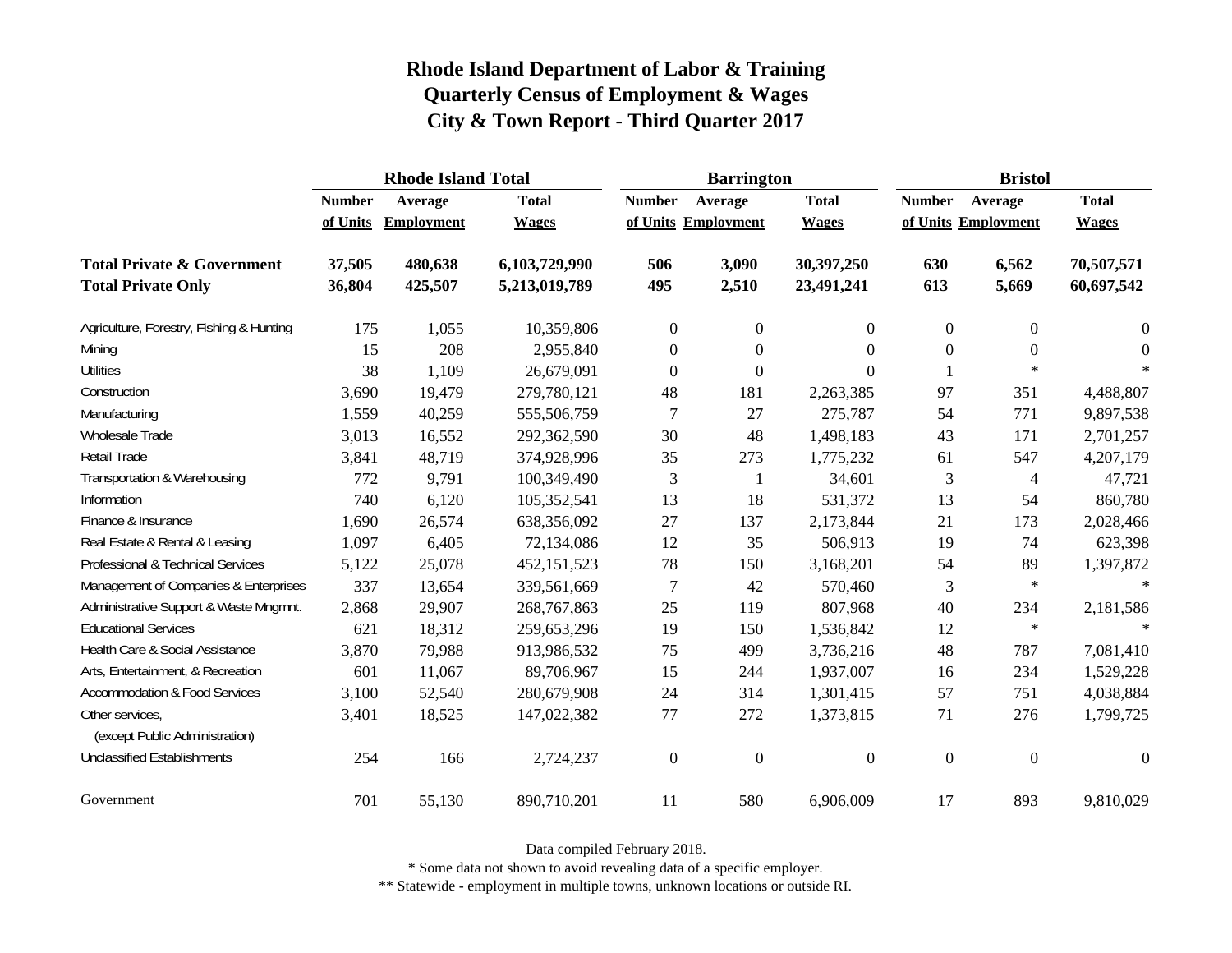|                                          | <b>Burrillville</b> |                     |              |               | <b>Central Falls</b> |                | <b>Charlestown</b> |                     |                |
|------------------------------------------|---------------------|---------------------|--------------|---------------|----------------------|----------------|--------------------|---------------------|----------------|
|                                          | <b>Number</b>       | Average             | <b>Total</b> | <b>Number</b> | Average              | <b>Total</b>   | <b>Number</b>      | Average             | <b>Total</b>   |
|                                          |                     | of Units Employment | <b>Wages</b> |               | of Units Employment  | <b>Wages</b>   |                    | of Units Employment | <b>Wages</b>   |
| <b>Total Private &amp; Government</b>    | 313                 | 3,265               | 33,600,886   | 272           | 2,791                | 26,804,495     | 241                | 1,736               | 16,829,555     |
| <b>Total Private Only</b>                | 298                 | 2,725               | 27,561,044   | 263           | 2,197                | 19,542,362     | 226                | 1,488               | 13,854,860     |
| Agriculture, Forestry, Fishing & Hunting | $\overline{2}$      | $\ast$              | $\ast$       | $\theta$      | $\overline{0}$       | $\mathbf{0}$   | $\overline{c}$     | ∗                   |                |
| Mining                                   | $\Omega$            | $\boldsymbol{0}$    | $\Omega$     | $\Omega$      | $\Omega$             | $\Omega$       |                    | ∗                   |                |
| <b>Utilities</b>                         | $\overline{2}$      | $\ast$              | $\ast$       | $\Omega$      | $\theta$             | $\Omega$       | $\boldsymbol{0}$   | $\boldsymbol{0}$    | $\overline{0}$ |
| Construction                             | 73                  | 308                 | 4,137,917    | 37            | 157                  | 1,459,907      | 52                 | 176                 | 2,223,359      |
| Manufacturing                            | 13                  | 714                 | 9,697,728    | 28            | 535                  | 5,185,355      | $\mathfrak{2}$     | $\ast$              |                |
| Wholesale Trade                          | 22                  | 68                  | 1,200,004    | 3             | 21                   | 348,810        | 11                 | 26                  | 553,244        |
| Retail Trade                             | 21                  | 133                 | 811,251      | 46            | 253                  | 1,879,560      | $22\,$             | 161                 | 1,213,986      |
| Transportation & Warehousing             | 3                   | 31                  | 311,627      | 11            | 27                   | 128,730        | $\mathbf{1}$       | $\ast$              | $\ast$         |
| Information                              | 5                   | 30                  | 198,846      |               | $\ast$               | $\ast$         | 5                  | 20                  | 107,602        |
| Finance & Insurance                      | 5                   | 11                  | 102,841      | 5             | 27                   | 224,453        | 10                 | 44                  | 825,375        |
| Real Estate & Rental & Leasing           | 5                   | 8                   | 77,328       | 7             | 28                   | 230,393        | 9                  | 59                  | 565,203        |
| Professional & Technical Services        | 33                  | 59                  | 860,446      | 11            | 19                   | 122,394        | 21                 | 41                  | 683,142        |
| Management of Companies & Enterprises    | $\Omega$            | $\overline{0}$      | $\Omega$     | $\theta$      | $\overline{0}$       | $\Omega$       | $\mathbf{1}$       | $\ast$              | $\ast$         |
| Administrative Support & Waste Mngmnt.   | 20                  | 87                  | 929,373      | 17            | 211                  | 2,850,068      | 20                 | 67                  | 556,275        |
| <b>Educational Services</b>              | 4                   | 21                  | 49,024       | 3             | 198                  | 2,360,913      | $\mathfrak{2}$     | $\ast$              |                |
| Health Care & Social Assistance          | 27                  | 548                 | 5,167,226    | 36            | 372                  | 2,950,304      | 19                 | 149                 | 1,374,582      |
| Arts, Entertainment, & Recreation        | 6                   | 77                  | 308,324      | $\theta$      | $\boldsymbol{0}$     | $\overline{0}$ | 4                  | 31                  | 347,518        |
| <b>Accommodation &amp; Food Services</b> | 26                  | 480                 | 1,956,646    | 34            | 253                  | 1,175,803      | 21                 | 373                 | 1,774,340      |
| Other services,                          | 29                  | 86                  | 597,315      | 23            | 86                   | 568,302        | 23                 | 45                  | 274,190        |
| (except Public Administration)           |                     |                     |              |               |                      |                |                    |                     |                |
| <b>Unclassified Establishments</b>       | $\mathfrak{2}$      | $\ast$              | $\ast$       | $\mathbf{1}$  | $\ast$               | $\ast$         | $\mathbf{0}$       | $\boldsymbol{0}$    | $\mathbf{0}$   |
| Government                               | 15                  | 540                 | 6,039,842    | 9             | 594                  | 7,262,133      | 15                 | 248                 | 2,974,695      |

Data compiled February 2018.

\* Some data not shown to avoid revealing data of a specific employer.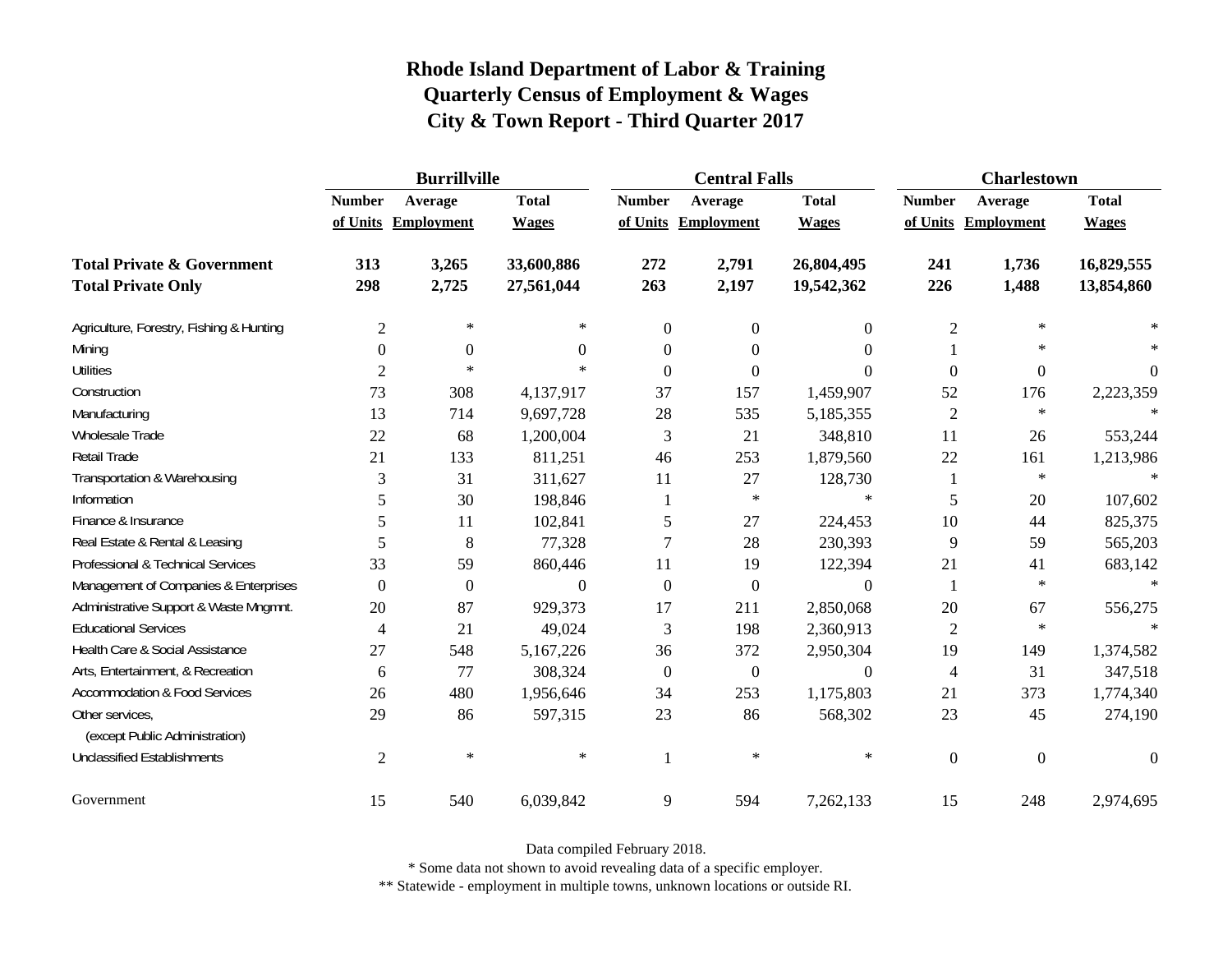|                                                   | Coventry         |                     |                  |                | <b>Cranston</b>     |                | <b>Cumberland</b> |                     |              |
|---------------------------------------------------|------------------|---------------------|------------------|----------------|---------------------|----------------|-------------------|---------------------|--------------|
|                                                   | <b>Number</b>    | Average             | <b>Total</b>     | <b>Number</b>  | Average             | <b>Total</b>   | <b>Number</b>     | Average             | <b>Total</b> |
|                                                   |                  | of Units Employment | <b>Wages</b>     |                | of Units Employment | <b>Wages</b>   |                   | of Units Employment | <b>Wages</b> |
| <b>Total Private &amp; Government</b>             | 702              | 7,866               | 73,346,470       | 2,544          | 36,838              | 438,736,918    | 926               | 11,441              | 140,819,127  |
| <b>Total Private Only</b>                         | 684              | 6,626               | 59,868,965       | 2,512          | 31,026              | 340,552,402    | 912               | 10,691              | 131,271,433  |
| Agriculture, Forestry, Fishing & Hunting          | $\overline{c}$   | $\ast$              | $\ast$           | 10             | 25                  | 158,915        |                   | $\ast$              |              |
| Mining                                            | $\theta$         | $\boldsymbol{0}$    | $\theta$         | $\overline{2}$ | $\ast$              | $\ast$         |                   | $\ast$              |              |
| <b>Utilities</b>                                  | $\boldsymbol{0}$ | $\theta$            | $\theta$         | $\overline{0}$ | $\boldsymbol{0}$    | $\overline{0}$ | $\mathfrak{2}$    | $\ast$              |              |
| Construction                                      | 123              | 450                 | 4,698,932        | 230            | 1,231               | 17,580,556     | 115               | 851                 | 12,935,353   |
| Manufacturing                                     | 35               | 551                 | 9,209,516        | 149            | 3,474               | 44,266,066     | 29                | 1,717               | 21,983,932   |
| Wholesale Trade                                   | 31               | 258                 | 4,589,837        | 157            | 1,692               | 27,341,775     | 63                | 542                 | 8,340,545    |
| Retail Trade                                      | 89               | 1,686               | 12,271,865       | 310            | 5,156               | 41,134,973     | 84                | 967                 | 7,532,197    |
| Transportation & Warehousing                      | 9                | 99                  | 560,022          | 59             | 643                 | 7,395,760      | 20                | 701                 | 6,163,656    |
| Information                                       | 10               | 35                  | 640,400          | 37             | 303                 | 5,444,308      | 18                | 136                 | 1,521,538    |
| Finance & Insurance                               | 21               | 87                  | 977,521          | 143            | 2,808               | 52,794,913     | 46                | 170                 | 2,382,462    |
| Real Estate & Rental & Leasing                    | 17               | 55                  | 580,751          | 74             | 357                 | 5,619,877      | 35                | 111                 | 1,369,817    |
| Professional & Technical Services                 | 51               | 327                 | 4,643,592        | 300            | 2,316               | 38,014,884     | 127               | 310                 | 6,427,754    |
| Management of Companies & Enterprises             | 6                | 60                  | 683,118          | 16             | 609                 | 11,045,380     | 13                | $\ast$              | $\ast$       |
| Administrative Support & Waste Mngmnt.            | 61               | 441                 | 3,636,190        | 182            | 2,776               | 22,021,462     | 71                | 1,159               | 13,038,038   |
| <b>Educational Services</b>                       | 12               | 85                  | 561,266          | 33             | 271                 | 1,747,508      | $22\,$            | 294                 | 3,011,594    |
| Health Care & Social Assistance                   | 72               | 1,266               | 10,792,299       | 328            | 3,847               | 34,463,767     | 98                | 878                 | 7,993,713    |
| Arts, Entertainment, & Recreation                 | 7                | $\ast$              | $\ast$           | 33             | 448                 | 2,634,228      | 10                | 73                  | 318,326      |
| <b>Accommodation &amp; Food Services</b>          | 57               | 874                 | 3,829,051        | 199            | 3,431               | 15,237,590     | 61                | 822                 | 3,813,188    |
| Other services,<br>(except Public Administration) | 81               | 310                 | 1,981,604        | 248            | 1,615               | 13,093,537     | 95                | 585                 | 5,576,402    |
| <b>Unclassified Establishments</b>                | $\overline{0}$   | $\boldsymbol{0}$    | $\boldsymbol{0}$ | $\overline{2}$ | $\ast$              | $\ast$         |                   | $\ast$              | $\ast$       |
| Government                                        | 18               | 1,240               | 13,477,505       | 32             | 5,812               | 98,184,516     | 14                | 750                 | 9,547,694    |

Data compiled February 2018.

\* Some data not shown to avoid revealing data of a specific employer.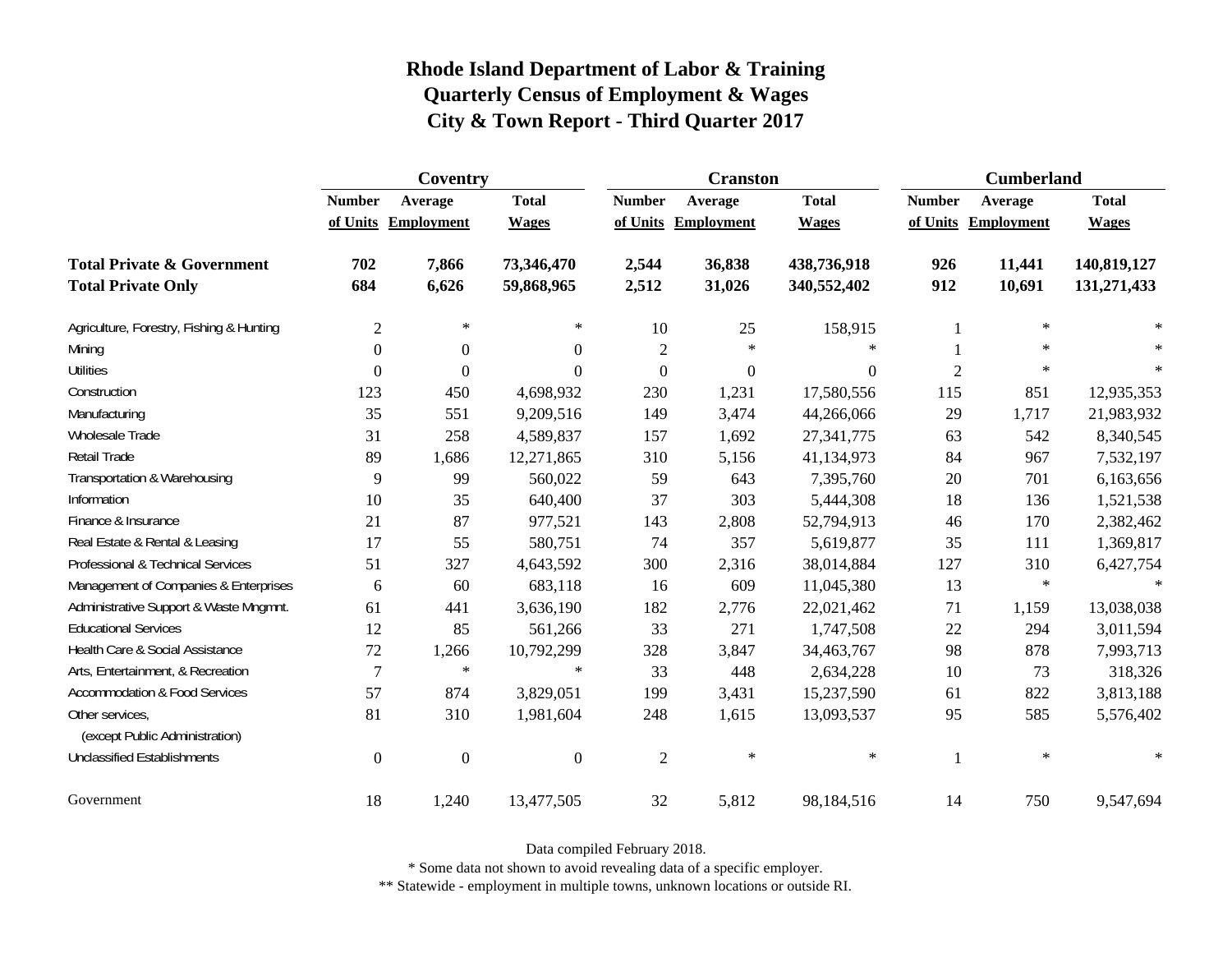|                                                   | <b>East Greenwich</b> |                     |                  |                  | <b>East Providence</b> |                | <b>Exeter</b>    |                     |              |
|---------------------------------------------------|-----------------------|---------------------|------------------|------------------|------------------------|----------------|------------------|---------------------|--------------|
|                                                   | <b>Number</b>         | Average             | <b>Total</b>     | <b>Number</b>    | Average                | <b>Total</b>   | <b>Number</b>    | Average             | <b>Total</b> |
|                                                   |                       | of Units Employment | <b>Wages</b>     |                  | of Units Employment    | <b>Wages</b>   |                  | of Units Employment | <b>Wages</b> |
| <b>Total Private &amp; Government</b>             | 823                   | 8,355               | 93,836,342       | 1,486            | 21,854                 | 248,825,279    | 193              | 1,484               | 14,937,422   |
| <b>Total Private Only</b>                         | 808                   | 7,701               | 83,307,218       | 1,469            | 20,759                 | 232,723,727    | 188              | 1,391               | 14,050,906   |
| Agriculture, Forestry, Fishing & Hunting          | $\overline{2}$        | $\ast$              | $*$              | $\overline{0}$   | $\boldsymbol{0}$       | $\Omega$       | 8                | 72                  | 462,438      |
| Mining                                            | $\theta$              | $\boldsymbol{0}$    | $\boldsymbol{0}$ | $\overline{0}$   | $\boldsymbol{0}$       | $\theta$       | $\boldsymbol{0}$ | $\boldsymbol{0}$    | $\Omega$     |
| <b>Utilities</b>                                  |                       | $\ast$              | $\ast$           | $\theta$         | $\boldsymbol{0}$       | $\Omega$       | $\boldsymbol{0}$ | $\boldsymbol{0}$    | $\Omega$     |
| Construction                                      | 43                    | 191                 | 2,650,583        | 176              | 865                    | 12,794,589     | 38               | 135                 | 1,409,722    |
| Manufacturing                                     | 18                    | 290                 | 4,303,605        | 89               | 2,325                  | 28,095,158     | 9                | 40                  | 592,762      |
| Wholesale Trade                                   | 49                    | 175                 | 4,663,895        | 83               | 1,261                  | 18,734,129     | 11               | 31                  | 329,519      |
| Retail Trade                                      | 63                    | 891                 | 7,783,568        | 135              | 1,851                  | 15,605,245     | 13               | 102                 | 844,894      |
| Transportation & Warehousing                      | 5                     | 55                  | 294,813          | 28               | 269                    | 2,040,113      | 5                | 64                  | 361,101      |
| Information                                       | 18                    | 55                  | 1,586,684        | 16               | 335                    | 5,772,129      | 3                | 9                   | 74,952       |
| Finance & Insurance                               | 55                    | 326                 | 5,821,219        | 108              | 2,944                  | 39,987,104     | $\mathfrak s$    | 4                   | 57,964       |
| Real Estate & Rental & Leasing                    | 33                    | 51                  | 534,912          | 45               | 235                    | 2,811,698      | $\overline{7}$   | 10                  | 85,181       |
| Professional & Technical Services                 | 157                   | 775                 | 14,017,455       | 207              | 1,105                  | 17,786,131     | 18               | $\ast$              |              |
| Management of Companies & Enterprises             | 10                    | 211                 | 4,160,028        | 12               | 259                    | 11,539,602     | $\mathbf{1}$     | $\ast$              |              |
| Administrative Support & Waste Mngmnt.            | 44                    | 247                 | 2,333,462        | 113              | 1,206                  | 9,811,476      | 22               | 133                 | 1,698,063    |
| <b>Educational Services</b>                       | 15                    | 659                 | 8,485,482        | 25               | 373                    | 3,882,722      | $\overline{2}$   | $\ast$              |              |
| Health Care & Social Assistance                   | 130                   | 1,745               | 16,239,143       | 166              | 4,741                  | 48,252,202     | 12               | 148                 | 1,309,933    |
| Arts, Entertainment, & Recreation                 | 10                    | 95                  | 476,900          | 30               | 592                    | 3,082,601      | $6\,$            | 86                  | 386,133      |
| <b>Accommodation &amp; Food Services</b>          | 72                    | 1,571               | 7,479,341        | 112              | 1,607                  | 6,946,280      | 15               | 194                 | 894,968      |
| Other services,<br>(except Public Administration) | 83                    | 343                 | 2,229,146        | 124              | 793                    | 5,582,548      | 12               | 43                  | 374,187      |
| <b>Unclassified Establishments</b>                | $\overline{0}$        | $\boldsymbol{0}$    | $\boldsymbol{0}$ | $\boldsymbol{0}$ | $\boldsymbol{0}$       | $\overline{0}$ |                  | $\ast$              | $\ast$       |
| Government                                        | 15                    | 654                 | 10,529,124       | 17               | 1,095                  | 16,101,552     | 5                | 93                  | 886,516      |

Data compiled February 2018.

\* Some data not shown to avoid revealing data of a specific employer.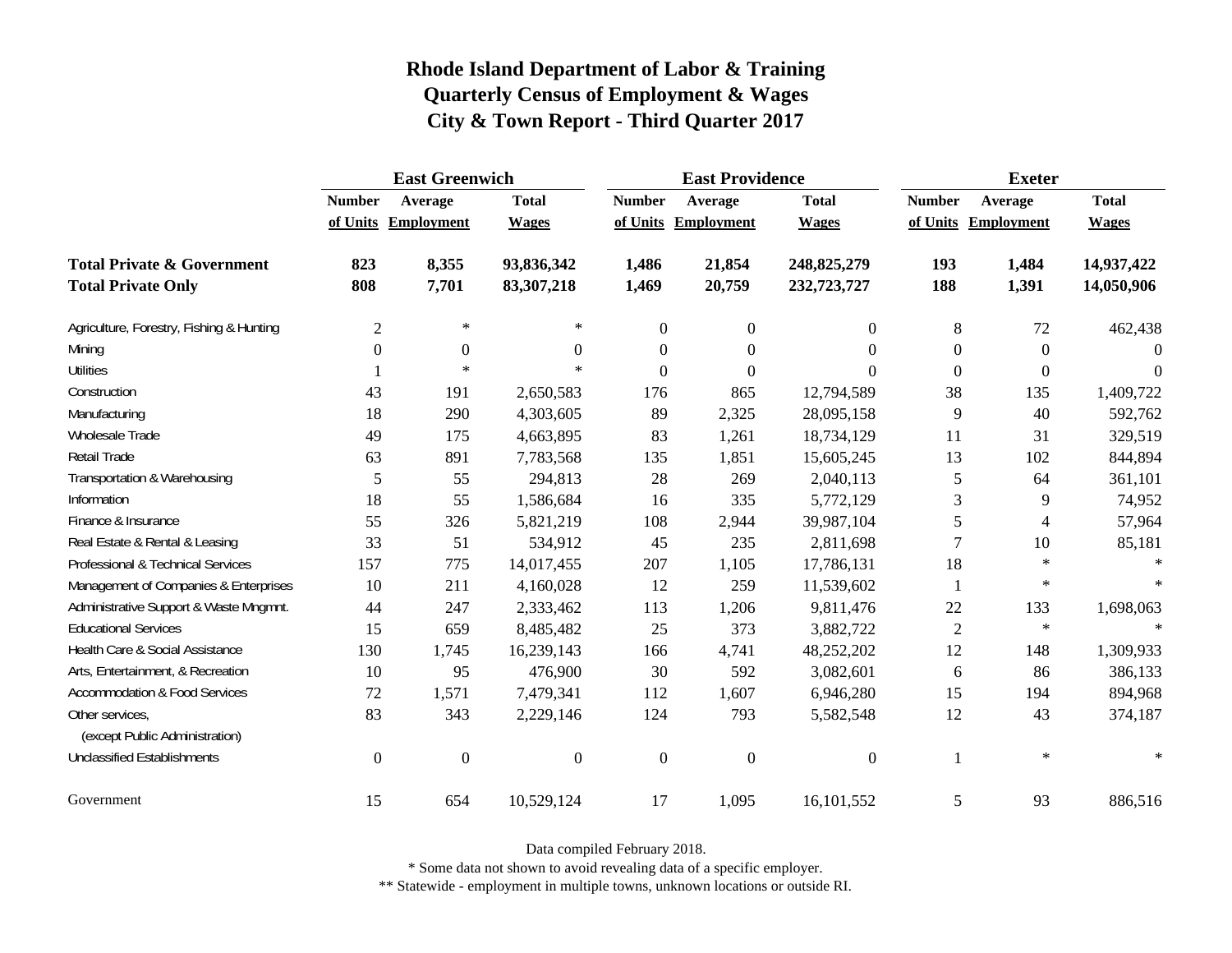|                                                   | Foster           |                     |              |                | <b>Glocester</b>  |                  | Hopkinton        |                     |                |
|---------------------------------------------------|------------------|---------------------|--------------|----------------|-------------------|------------------|------------------|---------------------|----------------|
|                                                   | <b>Number</b>    | Average             | <b>Total</b> | <b>Number</b>  | Average           | <b>Total</b>     | <b>Number</b>    | Average             | <b>Total</b>   |
|                                                   |                  | of Units Employment | <b>Wages</b> | of Units       | <b>Employment</b> | <b>Wages</b>     |                  | of Units Employment | <b>Wages</b>   |
| <b>Total Private &amp; Government</b>             | 99               | 448                 | 3,706,031    | 206            | 1,497             | 13,279,147       | 215              | 1,320               | 13,228,316     |
| <b>Total Private Only</b>                         | 93               | 363                 | 2,825,078    | 189            | 1,121             | 8,979,377        | 203              | 1,204               | 11,994,981     |
| Agriculture, Forestry, Fishing & Hunting          | $\mathfrak{2}$   | $\ast$              | $\ast$       | $\mathbf{2}$   | $\star$           | $\ast$           | 6                | $\tau$              | 58,069         |
| Mining                                            | $\Omega$         | $\boldsymbol{0}$    | $\Omega$     | $\theta$       | $\theta$          | $\Omega$         |                  | $\ast$              |                |
| <b>Utilities</b>                                  | $\Omega$         | $\overline{0}$      | $\Omega$     | $\Omega$       | $\theta$          | $\Omega$         | $\boldsymbol{0}$ | $\overline{0}$      | $\theta$       |
| Construction                                      | 22               | 43                  | 456,446      | 56             | 143               | 1,575,624        | 60               | 193                 | 2,335,352      |
| Manufacturing                                     | $\overline{2}$   | $\ast$              | $\ast$       | $\overline{2}$ | $\ast$            | $\ast$           | 20               | 412                 | 4,797,071      |
| Wholesale Trade                                   | 5                | $\overline{7}$      | 148,734      | 5              | 4                 | 44,399           | $\overline{7}$   | 19                  | 483,511        |
| Retail Trade                                      | 9                | 36                  | 173,502      | 19             | 185               | 1,067,003        | 20               | 119                 | 825,705        |
| Transportation & Warehousing                      | 4                | 25                  | 152,460      | 6              | 51                | 470,395          | $\boldsymbol{0}$ | $\boldsymbol{0}$    | $\overline{0}$ |
| Information                                       | 2                | $\ast$              | $\ast$       | 3              | 19                | 85,681           | 3                | 22                  | 83,506         |
| Finance & Insurance                               |                  | *                   | $\ast$       | 6              | 23                | 235,678          | 5                | 6                   | 103,763        |
| Real Estate & Rental & Leasing                    | $\theta$         | $\boldsymbol{0}$    | $\Omega$     | 4              | 10                | 61,087           | $\mathfrak{2}$   | $\ast$              | $\ast$         |
| Professional & Technical Services                 | 11               | 18                  | 224,844      | 16             | 74                | 1,198,545        | 14               | $27\,$              | 545,711        |
| Management of Companies & Enterprises             | $\overline{2}$   | $\ast$              | $\ast$       | $\theta$       | $\overline{0}$    | $\overline{0}$   | $\mathbf{1}$     | $\ast$              | $\ast$         |
| Administrative Support & Waste Mngmnt.            | 12               | 18                  | 125,747      | 13             | 67                | 556,345          | 17               | 36                  | 280,607        |
| <b>Educational Services</b>                       | $\boldsymbol{0}$ | $\overline{0}$      | $\Omega$     | -1             | $\star$           | $\ast$           | $\mathbf{1}$     | $\ast$              |                |
| Health Care & Social Assistance                   | 8                | 71                  | 606,099      | 19             | 261               | 1,919,062        | 21               | 172                 | 1,442,509      |
| Arts, Entertainment, & Recreation                 | 2                | $\ast$              | $\star$      | $\overline{4}$ | 35                | 273,770          | $\overline{4}$   | 55                  | 217,833        |
| Accommodation & Food Services                     | 6                | 38                  | 145,599      | 18             | 174               | 722,301          | 8                | 87                  | 425,005        |
| Other services,<br>(except Public Administration) | 4                | 10                  | 34,717       | 15             | 40                | 412,014          | 13               | 31                  | 197,217        |
| <b>Unclassified Establishments</b>                | 1                | $\ast$              | $\ast$       | $\theta$       | $\theta$          | $\boldsymbol{0}$ | $\overline{0}$   | $\mathbf{0}$        | $\Omega$       |
| Government                                        | 6                | 85                  | 880,953      | 17             | 376               | 4,299,770        | 12               | 116                 | 1,233,335      |

Data compiled February 2018.

\* Some data not shown to avoid revealing data of a specific employer.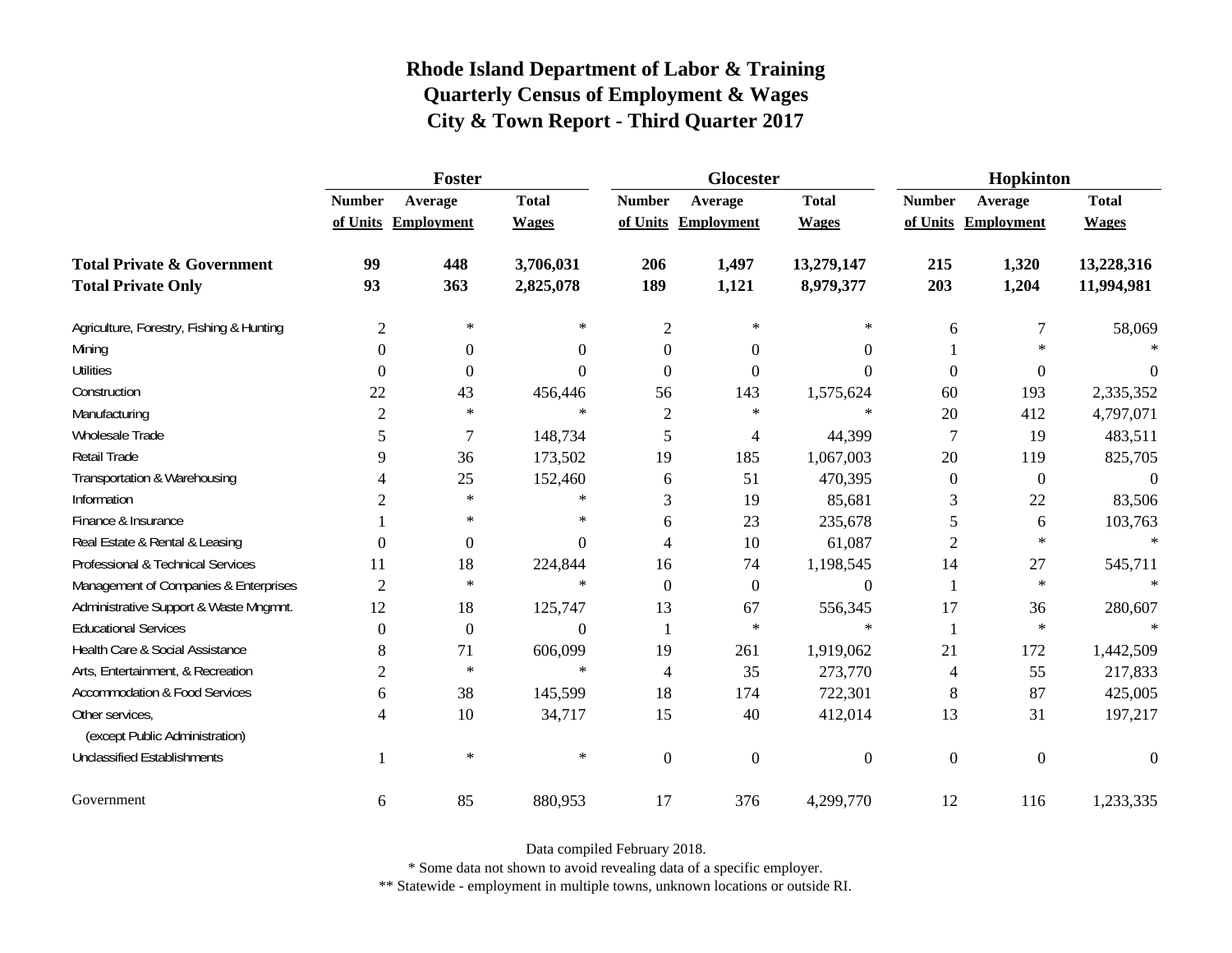|                                                   | <b>Jamestown</b> |                     |                  |                  | <b>Johnston</b>   |                  | <b>Lincoln</b>   |                     |              |
|---------------------------------------------------|------------------|---------------------|------------------|------------------|-------------------|------------------|------------------|---------------------|--------------|
|                                                   | <b>Number</b>    | Average             | <b>Total</b>     | <b>Number</b>    | Average           | <b>Total</b>     | <b>Number</b>    | Average             | <b>Total</b> |
|                                                   |                  | of Units Employment | <b>Wages</b>     | of Units         | <b>Employment</b> | <b>Wages</b>     |                  | of Units Employment | <b>Wages</b> |
| <b>Total Private &amp; Government</b>             | 221              | 1,375               | 12,827,870       | 1,101            | 13,816            | 156,684,956      | 770              | 15,135              | 189,405,413  |
| <b>Total Private Only</b>                         | 206              | 1,068               | 9,418,106        | 1,088            | 12,519            | 141,667,654      | 749              | 14,123              | 171,798,837  |
| Agriculture, Forestry, Fishing & Hunting          | 3                | 17                  | 84,618           | $\,8\,$          | 59                | 278,497          | $\boldsymbol{2}$ | $\ast$              |              |
| Mining                                            | $\Omega$         | $\mathbf{0}$        | $\boldsymbol{0}$ |                  | $\ast$            | $\star$          | $\boldsymbol{0}$ | $\overline{0}$      | $\Omega$     |
| <b>Utilities</b>                                  | $\Omega$         | $\mathbf{0}$        | $\boldsymbol{0}$ | 3                | 55                | 1,430,635        | 3                | 67                  | 1,840,039    |
| Construction                                      | 27               | 48                  | 526,033          | 169              | 914               | 12,896,542       | 94               | 865                 | 11,925,899   |
| Manufacturing                                     | 3                | 12                  | 88,213           | 70               | 864               | 8,323,217        | 44               | 1,927               | 25,804,509   |
| Wholesale Trade                                   | 13               | 40                  | 1,332,375        | 48               | 279               | 3,935,613        | 59               | 523                 | 7,645,759    |
| Retail Trade                                      | 12               | 109                 | 548,015          | 141              | 1,666             | 13,044,861       | 57               | 874                 | 8,163,142    |
| Transportation & Warehousing                      | 5                | 9                   | 88,334           | 36               | 474               | 5,152,091        | 19               | 349                 | 4,056,447    |
| Information                                       | 4                | 9                   | 93,590           | 9                | 411               | 10,515,246       | 13               | 197                 | 2,074,967    |
| Finance & Insurance                               | 6                | 9                   | 183,705          | 25               | 1,469             | 31,231,119       | 29               | 2,639               | 44,233,060   |
| Real Estate & Rental & Leasing                    | 9                | 28                  | 242,406          | 39               | 343               | 3,851,351        | 19               | 36                  | 434,897      |
| Professional & Technical Services                 | 48               | 127                 | 1,899,966        | 80               | 208               | 2,357,386        | 119              | 634                 | 12,022,277   |
| Management of Companies & Enterprises             |                  | $\ast$              | $\ast$           | 6                | 68                | 770,407          | $\,8\,$          | 462                 | 7,830,065    |
| Administrative Support & Waste Mngmnt.            | 14               | 84                  | 743,924          | 115              | 1,765             | 17,492,812       | 59               | 822                 | 5,759,212    |
| <b>Educational Services</b>                       |                  | $\ast$              | $\ast$           | 9                | 57                | 321,930          | 10               | 167                 | 2,378,499    |
| Health Care & Social Assistance                   | 15               | 94                  | 597,118          | 134              | 2,051             | 20,336,150       | 86               | 1,235               | 10,979,593   |
| Arts, Entertainment, & Recreation                 | 9                | 166                 | 946,182          | $8\phantom{1}$   | 105               | 621,490          | 14               | 2,188               | 19,996,313   |
| <b>Accommodation &amp; Food Services</b>          | 15               | 240                 | 1,263,011        | 93               | 1,221             | 5,215,509        | 51               | 795                 | 3,879,726    |
| Other services,<br>(except Public Administration) | 21               | 76                  | 780,616          | 94               | 503               | 3,816,344        | 62               | 335                 | 2,731,126    |
| <b>Unclassified Establishments</b>                | $\mathbf{0}$     | $\boldsymbol{0}$    | $\boldsymbol{0}$ | $\boldsymbol{0}$ | $\boldsymbol{0}$  | $\boldsymbol{0}$ |                  | $\ast$              | $\ast$       |
| Government                                        | 15               | 307                 | 3,409,764        | 13               | 1,297             | 15,017,302       | 21               | 1,012               | 17,606,576   |

Data compiled February 2018.

\* Some data not shown to avoid revealing data of a specific employer.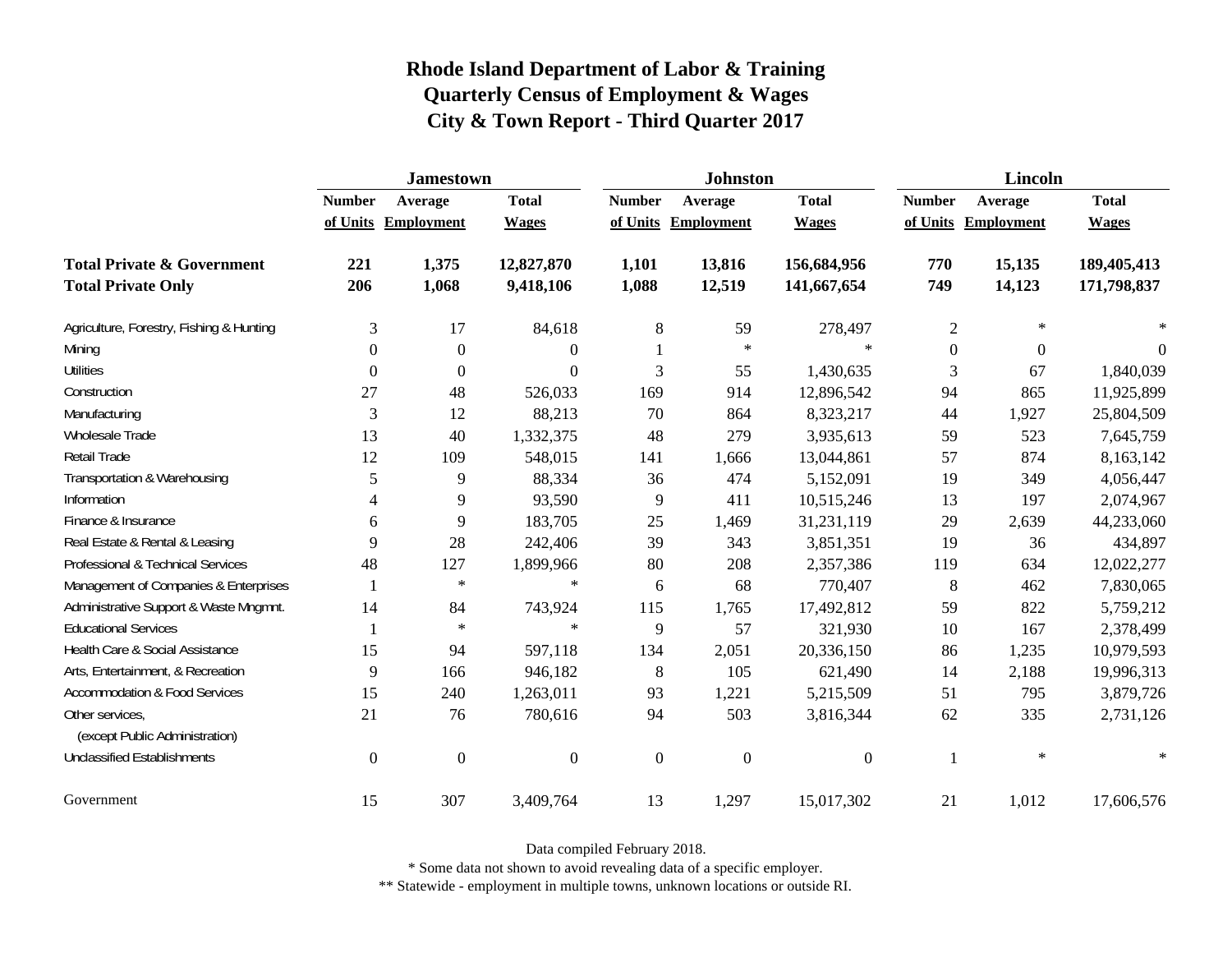|                                                   | <b>Little Compton</b> |                     |                  |               | <b>Middletown</b>   |              | <b>Narragansett</b> |                     |              |
|---------------------------------------------------|-----------------------|---------------------|------------------|---------------|---------------------|--------------|---------------------|---------------------|--------------|
|                                                   | <b>Number</b>         | Average             | <b>Total</b>     | <b>Number</b> | Average             | <b>Total</b> | <b>Number</b>       | Average             | <b>Total</b> |
|                                                   |                       | of Units Employment | <b>Wages</b>     |               | of Units Employment | <b>Wages</b> |                     | of Units Employment | <b>Wages</b> |
| <b>Total Private &amp; Government</b>             | 151                   | 941                 | 7,736,307        | 722           | 11,553              | 133,434,339  | 493                 | 5,542               | 49,627,893   |
| <b>Total Private Only</b>                         | 145                   | 809                 | 6,541,267        | 709           | 11,050              | 126,576,526  | 475                 | 4,656               | 36,404,978   |
| Agriculture, Forestry, Fishing & Hunting          | 9                     | 79                  | 437,110          | 5             | 100                 | 744,636      | $8\,$               | 31                  | 301,366      |
| Mining                                            | $\Omega$              | $\boldsymbol{0}$    | $\boldsymbol{0}$ |               | $\ast$              | $\ast$       | $\boldsymbol{0}$    | $\overline{0}$      | $\Omega$     |
| <b>Utilities</b>                                  | $\boldsymbol{0}$      | 0                   | $\Omega$         |               | $\ast$              | $\ast$       | $\overline{0}$      | $\overline{0}$      | $\Omega$     |
| Construction                                      | 27                    | 126                 | 1,344,588        | 69            | 478                 | 6,129,552    | 49                  | 179                 | 2,007,254    |
| Manufacturing                                     | $\overline{2}$        | $\ast$              | $\ast$           | 13            | 476                 | 8,228,498    | 10                  | 285                 | 3,759,514    |
| Wholesale Trade                                   | 6                     | 11                  | 242,633          | 21            | 174                 | 2,257,621    | 25                  | 104                 | 1,006,534    |
| <b>Retail Trade</b>                               | 8                     | 40                  | 221,617          | 90            | 1,507               | 12,315,020   | 49                  | 706                 | 4,764,788    |
| Transportation & Warehousing                      | $\sqrt{2}$            | $\ast$              | $\ast$           | 12            | 132                 | 1,366,315    | 10                  | 189                 | 1,531,224    |
| Information                                       | $\Omega$              | $\ast$              | $\ast$           | 13            | 129                 | 2,485,263    | 9                   | 11                  | 658,287      |
| Finance & Insurance                               | $\overline{2}$        | $\star$             | $\ast$           | 32            | 664                 | 12,393,197   | 24                  | 62                  | 978,254      |
| Real Estate & Rental & Leasing                    | $\overline{2}$        | 3                   | 36,355           | 32            | 117                 | 1,210,957    | 24                  | 145                 | 1,319,889    |
| Professional & Technical Services                 | 18                    | 29                  | 438,445          | 105           | 2,454               | 42,767,382   | 60                  | 152                 | 2,505,474    |
| Management of Companies & Enterprises             |                       | $\ast$              | $\ast$           | 9             | 340                 | 5,533,513    | 5                   | 17                  | 255,254      |
| Administrative Support & Waste Mngmnt.            | 22                    | 60                  | 493,159          | 51            | 250                 | 1,946,388    | 28                  | 131                 | 1,098,458    |
| <b>Educational Services</b>                       | $\overline{2}$        | $\star$             | $\ast$           | 9             | $\ast$              | $\ast$       | 7                   | 5                   | 71,006       |
| Health Care & Social Assistance                   | 6                     | 20                  | 142,126          | 76            | 1,281               | 11,097,436   | 37                  | 415                 | 3,659,809    |
| Arts, Entertainment, & Recreation                 | $\overline{7}$        | 125                 | 817,893          | 16            | 297                 | 1,602,343    | 10                  | 333                 | 2,265,488    |
| <b>Accommodation &amp; Food Services</b>          | 9                     | 125                 | 560,348          | 91            | 1,929               | 10,172,111   | 76                  | 1,624               | 8,578,874    |
| Other services,<br>(except Public Administration) | 21                    | 87                  | 660,536          | 62            | 491                 | 3,032,098    | 44                  | 268                 | 1,643,505    |
| <b>Unclassified Establishments</b>                |                       | $\ast$              | $\ast$           | 1             | $\ast$              | $\ast$       | $\boldsymbol{0}$    | $\overline{0}$      | $\theta$     |
| Government                                        | 6                     | 132                 | 1,195,040        | 13            | 503                 | 6,857,813    | 18                  | 886                 | 13,222,915   |

Data compiled February 2018.

\* Some data not shown to avoid revealing data of a specific employer.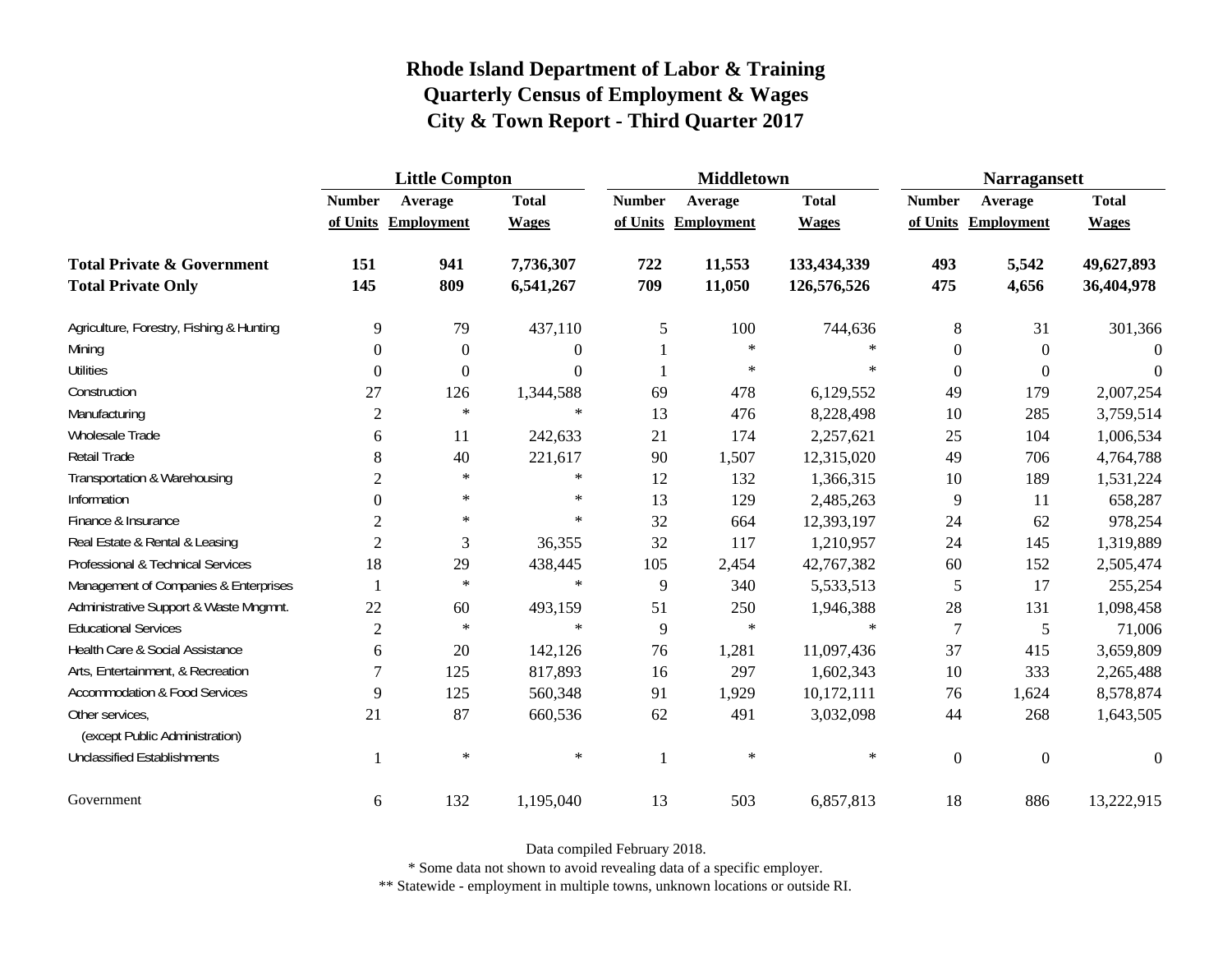|                                                   | <b>Newport</b> |                     |                |                | <b>New Shoreham</b> |                  | <b>North Kingstown</b> |                     |              |
|---------------------------------------------------|----------------|---------------------|----------------|----------------|---------------------|------------------|------------------------|---------------------|--------------|
|                                                   | <b>Number</b>  | Average             | <b>Total</b>   | <b>Number</b>  | Average             | <b>Total</b>     | <b>Number</b>          | Average             | <b>Total</b> |
|                                                   |                | of Units Employment | <b>Wages</b>   |                | of Units Employment | <b>Wages</b>     |                        | of Units Employment | <b>Wages</b> |
| <b>Total Private &amp; Government</b>             | 1,316          | 20,023              | 264,700,667    | 225            | 1,889               | 17,256,396       | 1,015                  | 17,311              | 214,009,544  |
| <b>Total Private Only</b>                         | 1,281          | 14,409              | 129,586,931    | 211            | 1,742               | 15,818,766       | 995                    | 16,001              | 197,599,960  |
| Agriculture, Forestry, Fishing & Hunting          | 4              | $\ast$              | $\ast$         | 3              | $\ast$              | $\ast$           | 13                     | 90                  | 3,624,392    |
| Mining                                            | $\Omega$       | $\Omega$            | $\Omega$       | $\theta$       | $\boldsymbol{0}$    | $\mathbf{0}$     | $\mathbf{0}$           | $\Omega$            | $\Omega$     |
| <b>Utilities</b>                                  | $\Omega$       | $\Omega$            | 0              |                | $\ast$              | $\ast$           |                        | ∗                   |              |
| Construction                                      | 86             | 328                 | 3,989,217      | 33             | 54                  | 606,638          | 99                     | 469                 | 6,683,210    |
| Manufacturing                                     | 27             | 212                 | 2,134,408      | $\overline{7}$ | 19                  | 122,127          | 66                     | 6,641               | 101,071,095  |
| Wholesale Trade                                   | 46             | 139                 | 2,241,504      |                | $\ast$              | $\star$          | 85                     | 529                 | 9,414,248    |
| Retail Trade                                      | 205            | 1,586               | 10,760,107     | 32             | 174                 | 1,542,645        | 94                     | 1,898               | 14,669,141   |
| Transportation & Warehousing                      | 36             | 270                 | 2,190,804      | 5              | 26                  | 173,095          | 39                     | 492                 | 5,477,053    |
| Information                                       | 25             | 227                 | 2,551,395      | $\overline{2}$ | $\ast$              | $\ast$           | 18                     | 143                 | 3,020,600    |
| Finance & Insurance                               | 42             | 182                 | 4,630,898      |                | $\ast$              | $\ast$           | 44                     | 363                 | 5,553,041    |
| Real Estate & Rental & Leasing                    | 54             | 389                 | 3,904,636      | 14             | 86                  | 672,707          | 21                     | 85                  | 1,027,105    |
| Professional & Technical Services                 | 161            | 572                 | 9,711,711      | 5              | 20                  | 193,950          | 143                    | 397                 | 6,891,745    |
| Management of Companies & Enterprises             | 8              | 127                 | 745,432        |                | $\ast$              | $\ast$           | 19                     | 709                 | 9,196,407    |
| Administrative Support & Waste Mngmnt.            | 108            | 411                 | 3,956,821      | 14             | 45                  | 429,388          | 70                     | 529                 | 4,509,454    |
| <b>Educational Services</b>                       | 22             | 640                 | 7,741,049      |                | $\ast$              | $\ast$           | 15                     | 99                  | 554,563      |
| Health Care & Social Assistance                   | 73             | 1,548               | 17,456,144     | $\overline{4}$ | 14                  | 190,678          | 92                     | 1,712               | 13,979,045   |
| Arts, Entertainment, & Recreation                 | 48             | 1,270               | 9,272,962      | 13             | 74                  | 715,726          | 32                     | 370                 | 2,266,878    |
| <b>Accommodation &amp; Food Services</b>          | 180            | 5,377               | 38,622,755     | 62             | 1,179               | 10,659,864       | 59                     | 963                 | 4,242,161    |
| Other services,<br>(except Public Administration) | 156            | 1,111               | 9,430,045      | 12             | 26                  | 161,820          | 84                     | 447                 | 3,495,153    |
| <b>Unclassified Establishments</b>                | $\overline{0}$ | $\mathbf{0}$        | $\overline{0}$ | $\mathbf{0}$   | $\boldsymbol{0}$    | $\boldsymbol{0}$ |                        | $\ast$              | $\ast$       |
| Government                                        | 35             | 5,614               | 135, 113, 736  | 14             | 147                 | 1,437,630        | $20\,$                 | 1,310               | 16,409,584   |

Data compiled February 2018.

\* Some data not shown to avoid revealing data of a specific employer.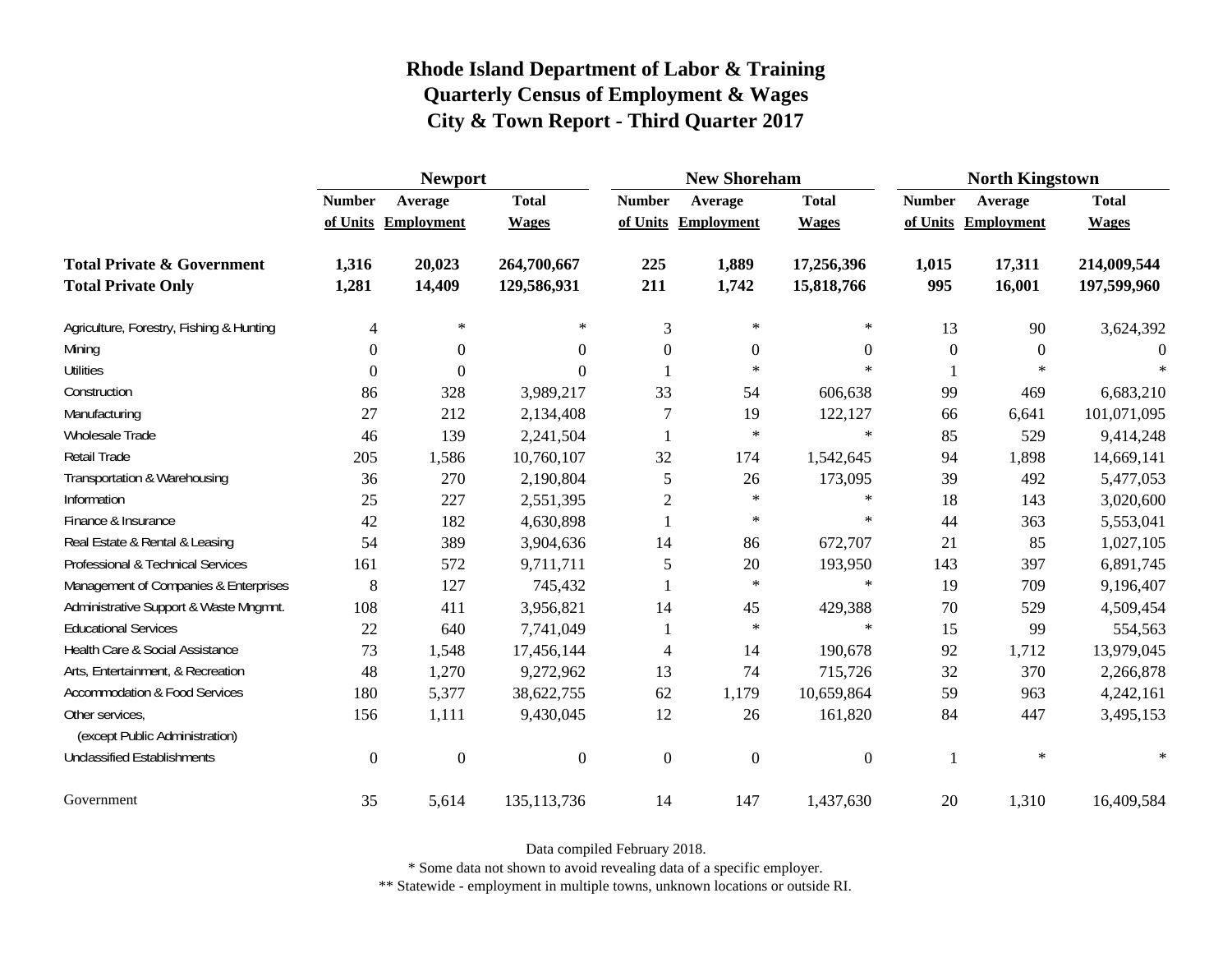|                                                   | <b>North Providence</b> |                     |                  |                  | <b>North Smithfield</b> |                  | <b>Pawtucket</b> |                     |                |
|---------------------------------------------------|-------------------------|---------------------|------------------|------------------|-------------------------|------------------|------------------|---------------------|----------------|
|                                                   | <b>Number</b>           | Average             | <b>Total</b>     | <b>Number</b>    | Average                 | <b>Total</b>     | <b>Number</b>    | Average             | <b>Total</b>   |
|                                                   |                         | of Units Employment | <b>Wages</b>     |                  | of Units Employment     | <b>Wages</b>     |                  | of Units Employment | <b>Wages</b>   |
| <b>Total Private &amp; Government</b>             | 689                     | 6,826               | 61,325,095       | 402              | 4,912                   | 46,279,367       | 1,609            | 22,457              | 282,945,377    |
| <b>Total Private Only</b>                         | 679                     | 6,024               | 49,817,120       | 393              | 4,643                   | 43,049,740       | 1,586            | 20,952              | 257,549,800    |
| Agriculture, Forestry, Fishing & Hunting          | $\boldsymbol{0}$        | $\boldsymbol{0}$    | $\boldsymbol{0}$ | $\overline{2}$   | $\ast$                  | $\ast$           | $\theta$         | $\theta$            | $\theta$       |
| Mining                                            |                         | $\star$             | $\ast$           | $\mathbf{2}$     | 56                      | 830,631          | $\Omega$         | $\Omega$            | $\theta$       |
| <b>Utilities</b>                                  | $\overline{0}$          | $\boldsymbol{0}$    | $\boldsymbol{0}$ | $\overline{0}$   | $\boldsymbol{0}$        | $\boldsymbol{0}$ | 3                | $\ast$              |                |
| Construction                                      | 71                      | 216                 | 2,565,194        | 68               | 248                     | 2,829,941        | 149              | 1,180               | 16,310,681     |
| Manufacturing                                     | 26                      | 210                 | 1,999,070        | 20               | 509                     | 5,349,351        | 132              | 3,612               | 46,768,634     |
| Wholesale Trade                                   | 24                      | 72                  | 1,151,339        | 23               | 174                     | 2,475,160        | 77               | 590                 | 7,274,220      |
| Retail Trade                                      | 90                      | 961                 | 6,755,802        | 41               | 1,154                   | 8,781,470        | 178              | 1,475               | 11,288,582     |
| Transportation & Warehousing                      | 22                      | 130                 | 1,165,930        | 10               | 358                     | 4,051,328        | 71               | 535                 | 5,679,840      |
| Information                                       | 9                       | 12                  | 125,184          | 3                | 11                      | 108,837          | 23               | 65                  | 946,605        |
| Finance & Insurance                               | 25                      | 121                 | 1,663,491        | 16               | 56                      | 1,032,820        | 46               | 587                 | 9,353,842      |
| Real Estate & Rental & Leasing                    | 34                      | 125                 | 1,129,128        | 13               | 23                      | 166,529          | 46               | 189                 | 1,763,561      |
| Professional & Technical Services                 | 60                      | 182                 | 2,508,955        | 51               | 257                     | 4,097,375        | 139              | 742                 | 11,645,576     |
| Management of Companies & Enterprises             | 4                       | 29                  | 436,146          | -1               | $\ast$                  | $\ast$           | 11               | $\ast$              | $\ast$         |
| Administrative Support & Waste Mngmnt.            | 51                      | 679                 | 4,500,422        | 26               | 211                     | 2,331,511        | 119              | 2,293               | 18,581,841     |
| <b>Educational Services</b>                       | 8                       | $\ast$              | $\ast$           | $\overline{4}$   | 4                       | 14,176           | 26               | 360                 | 3,488,866      |
| Health Care & Social Assistance                   | 108                     | 2,139               | 19,993,780       | 51               | 729                     | 6,236,828        | 232              | 4,378               | 38,079,168     |
| Arts, Entertainment, & Recreation                 | 6                       | 56                  | 242,417          | 5                | 74                      | 419,219          | 26               | 537                 | 17,383,766     |
| <b>Accommodation &amp; Food Services</b>          | 64                      | 744                 | 2,980,612        | 24               | 585                     | 2,485,463        | 143              | 1,746               | 8,198,814      |
| Other services,<br>(except Public Administration) | 76                      | 335                 | 2,514,543        | 33               | 197                     | 1,825,883        | 165              | 1,198               | 7,851,466      |
| <b>Unclassified Establishments</b>                | $\boldsymbol{0}$        | $\boldsymbol{0}$    | $\boldsymbol{0}$ | $\boldsymbol{0}$ | $\boldsymbol{0}$        | $\boldsymbol{0}$ | $\mathbf{0}$     | $\boldsymbol{0}$    | $\overline{0}$ |
| Government                                        | 10                      | 802                 | 11,507,975       | 9                | 269                     | 3,229,627        | 23               | 1,505               | 25,395,577     |

Data compiled February 2018.

\* Some data not shown to avoid revealing data of a specific employer.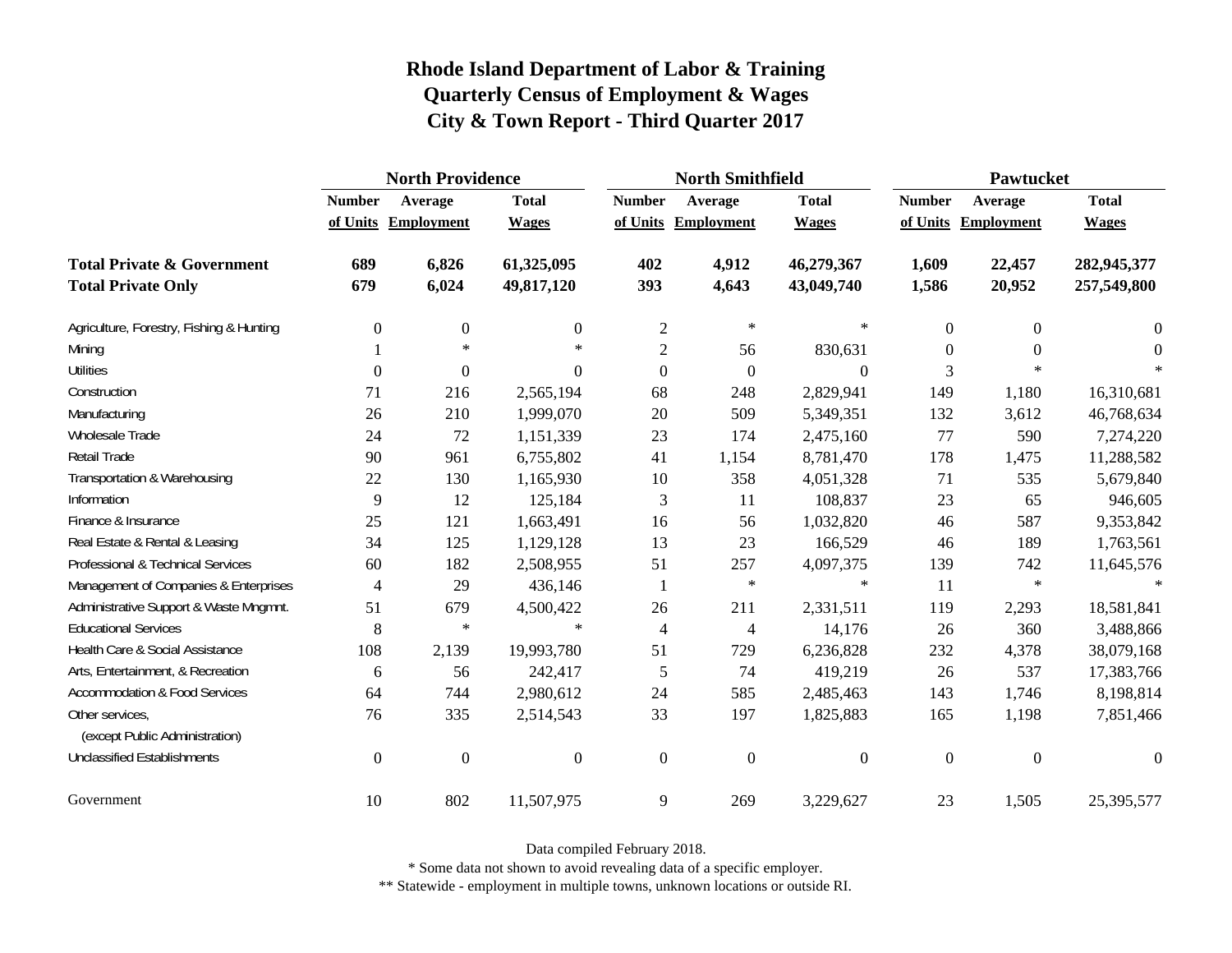|                                                   | Portsmouth     |                     |                  |               | Providence       |               | <b>Richmond</b>  |                     |                  |
|---------------------------------------------------|----------------|---------------------|------------------|---------------|------------------|---------------|------------------|---------------------|------------------|
|                                                   | <b>Number</b>  | Average             | <b>Total</b>     | <b>Number</b> | Average          | <b>Total</b>  | <b>Number</b>    | Average             | <b>Total</b>     |
|                                                   |                | of Units Employment | <b>Wages</b>     | of Units      | Employment       | <b>Wages</b>  |                  | of Units Employment | <b>Wages</b>     |
| <b>Total Private &amp; Government</b>             | 560            | 5,814               | 79,861,988       | 5,843         | 112,404          | 1,593,149,545 | 162              | 2,014               | 20,936,203       |
| <b>Total Private Only</b>                         | 544            | 5,309               | 72,309,001       | 5,749         | 97,393           | 1,343,205,573 | 154              | 1,405               | 11,494,089       |
| Agriculture, Forestry, Fishing & Hunting          | 14             | 52                  | 316,519          |               | $\ast$           | $\ast$        | 8                | 63                  | 770,020          |
| Mining                                            | $\Omega$       | $\boldsymbol{0}$    | $\boldsymbol{0}$ | 0             | $\boldsymbol{0}$ | $\Omega$      |                  | $\ast$              | $\ast$           |
| <b>Utilities</b>                                  |                | $\ast$              | $\ast$           | 8             | 554              | 14,364,841    | $\theta$         | $\boldsymbol{0}$    | $\boldsymbol{0}$ |
| Construction                                      | 67             | 364                 | 4,640,099        | 271           | 2,433            | 48,537,903    | 23               | 107                 | 1,310,547        |
| Manufacturing                                     | 19             | 1,379               | 32,309,576       | 220           | 3,584            | 39,789,884    | 4                | $\ast$              | $\ast$           |
| Wholesale Trade                                   | 28             | 92                  | 1,600,321        | 226           | 2,877            | 50,924,310    | 6                | $\ast$              | $\ast$           |
| <b>Retail Trade</b>                               | 53             | 554                 | 5,041,083        | 645           | 6,812            | 44,451,312    | 21               | 303                 | 2,160,265        |
| Transportation & Warehousing                      | 8              | $\ast$              | $\ast$           | 102           | 729              | 6,485,041     | 3                | 62                  | 360,536          |
| Information                                       | 18             | 48                  | 1,050,214        | 140           | 1,805            | 28,660,263    | $\overline{2}$   | $\ast$              | $\ast$           |
| Finance & Insurance                               | 22             | 156                 | 3,244,295        | 318           | 5,823            | 145,129,845   | 6                | 39                  | 420,477          |
| Real Estate & Rental & Leasing                    | 16             | 151                 | 1,625,417        | 196           | 1,614            | 19,294,446    | $\Omega$         | $\overline{0}$      | 0                |
| Professional & Technical Services                 | 77             | 145                 | 2,481,558        | 1,001         | 6,849            | 136,216,471   | 15               | 88                  | 1,106,930        |
| Management of Companies & Enterprises             | 6              | 5                   | 119,702          | 58            | 3,193            | 79,128,719    | $\overline{0}$   | $\boldsymbol{0}$    | $\Omega$         |
| Administrative Support & Waste Mngmnt.            | 36             | 274                 | 2,268,339        | 341           | 7,732            | 68, 367, 577  | 13               | 77                  | 673,267          |
| <b>Educational Services</b>                       | 19             | 264                 | 2,721,366        | 138           | 10,906           | 172,378,501   |                  | $\ast$              |                  |
| Health Care & Social Assistance                   | 47             | 860                 | 8,202,350        | 737           | 27,465           | 389,937,287   | 12               | 60                  | 524,305          |
| Arts, Entertainment, & Recreation                 | 9              | 139                 | 1,005,181        | 67            | 1,001            | 6,883,248     | $\overline{7}$   | 141                 | 586,892          |
| <b>Accommodation &amp; Food Services</b>          | 44             | 546                 | 3,062,250        | 611           | 9,759            | 55,309,540    | 19               | 261                 | 1,039,465        |
| Other services,<br>(except Public Administration) | 60             | 205                 | 2,041,390        | 663           | 4,234            | 37,216,720    | 13               | 27                  | 151,753          |
| <b>Unclassified Establishments</b>                | $\overline{0}$ | $\overline{0}$      | $\boldsymbol{0}$ | 6             | $\ast$           | $\ast$        | $\boldsymbol{0}$ | $\boldsymbol{0}$    | $\boldsymbol{0}$ |
| Government                                        | 16             | 505                 | 7,552,987        | 94            | 15,011           | 249,943,972   | 8                | 609                 | 9,442,114        |

Data compiled February 2018.

\* Some data not shown to avoid revealing data of a specific employer.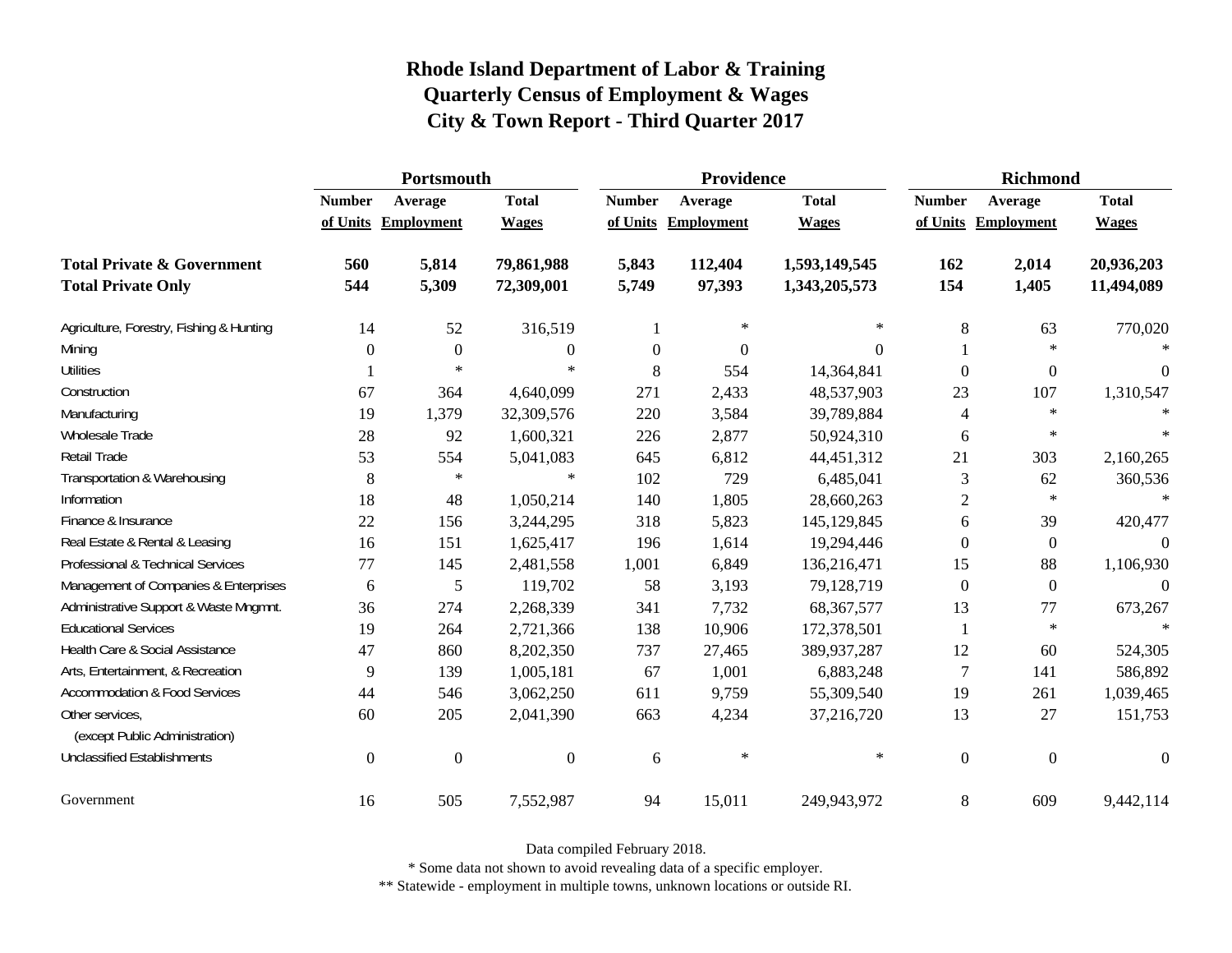|                                                   | <b>Scituate</b> |                     |                  |                  | <b>Smithfield</b> |                  | <b>South Kingstown</b> |            |              |
|---------------------------------------------------|-----------------|---------------------|------------------|------------------|-------------------|------------------|------------------------|------------|--------------|
|                                                   | <b>Number</b>   | Average             | <b>Total</b>     | <b>Number</b>    | Average           | <b>Total</b>     | <b>Number</b>          | Average    | <b>Total</b> |
|                                                   |                 | of Units Employment | <b>Wages</b>     | of Units         | Employment        | <b>Wages</b>     | of Units               | Employment | <b>Wages</b> |
| <b>Total Private &amp; Government</b>             | 262             | 1,701               | 18,205,466       | 883              | 14,859            | 325,668,175      | 1,042                  | 13,800     | 162,421,774  |
| <b>Total Private Only</b>                         | 250             | 1,127               | 9,398,075        | 869              | 14,310            | 318,400,544      | 1,020                  | 10,372     | 109,797,263  |
| Agriculture, Forestry, Fishing & Hunting          | 9               | 104                 | 566,436          | $\sqrt{5}$       | 13                | 63,377           | 23                     | 140        | 1,125,625    |
| Mining                                            | $\Omega$        | $\theta$            | $\overline{0}$   |                  | $\ast$            | $\ast$           |                        | $\ast$     |              |
| <b>Utilities</b>                                  | $\Omega$        | $\Omega$            | $\overline{0}$   | $\boldsymbol{0}$ | $\boldsymbol{0}$  | $\boldsymbol{0}$ |                        | $\ast$     | $\ast$       |
| Construction                                      | 63              | 219                 | 2,400,135        | 128              | 1,094             | 17,796,822       | 125                    | 415        | 4,860,920    |
| Manufacturing                                     | 10              | 21                  | 228,512          | 57               | 1,328             | 20,919,510       | 27                     | 537        | 10,429,236   |
| <b>Wholesale Trade</b>                            | 9               | 21                  | 233,084          | 45               | 660               | 11,580,190       | 47                     | 557        | 10,969,218   |
| Retail Trade                                      | 21              | 209                 | 1,416,738        | 108              | 1,937             | 12,452,756       | 107                    | 1,265      | 10,760,541   |
| Transportation & Warehousing                      | 13              | 50                  | 712,639          | 17               | 111               | 1,744,321        | 9                      | 86         | 669,683      |
| Information                                       | 4               | 28                  | 328,363          | $\overline{7}$   | 163               | 3,067,169        | 25                     | 132        | 2,123,559    |
| Finance & Insurance                               | 10              | 15                  | 153,518          | 45               | 3,234             | 193,843,801      | 36                     | 311        | 4,884,969    |
| Real Estate & Rental & Leasing                    | 9               | 14                  | 147,212          | 20               | 101               | 2,098,735        | 26                     | 211        | 1,400,788    |
| Professional & Technical Services                 | 24              | 83                  | 901,873          | 118              | 374               | 6,196,871        | 129                    | 431        | 7,227,160    |
| Management of Companies & Enterprises             | $\Omega$        | $\boldsymbol{0}$    | $\overline{0}$   | 6                | 76                | 1,537,054        | 8                      | 40         | 685,334      |
| Administrative Support & Waste Mngmnt.            | 18              | 50                  | 400,463          | 62               | 626               | 7,921,609        | 84                     | 416        | 4,006,098    |
| <b>Educational Services</b>                       |                 | $\star$             | $\ast$           | 10               | $\ast$            | $\ast$           | 19                     | 296        | 2,652,460    |
| Health Care & Social Assistance                   | 22              | 104                 | 629,464          | 78               | 1,647             | 12,414,771       | 119                    | 2,923      | 31,650,395   |
| Arts, Entertainment, & Recreation                 | $\overline{2}$  | $\ast$              | $\ast$           | 16               | 66                | 449,687          | 31                     | 268        | 1,661,822    |
| Accommodation & Food Services                     | 16              | 136                 | 647,029          | 76               | 1,398             | 6,598,175        | 100                    | 1,739      | 9,457,263    |
| Other services,<br>(except Public Administration) | 19              | 70                  | 544,496          | 69               | 641               | 6,030,985        | 102                    | 581        | 4,871,395    |
| <b>Unclassified Establishments</b>                | $\theta$        | $\theta$            | $\boldsymbol{0}$ | -1               | $\ast$            | $\ast$           | 1                      | $\ast$     | $\ast$       |
| Government                                        | 12              | 574                 | 8,807,391        | 14               | 549               | 7,267,631        | 22                     | 3,428      | 52,624,511   |

Data compiled February 2018.

\* Some data not shown to avoid revealing data of a specific employer.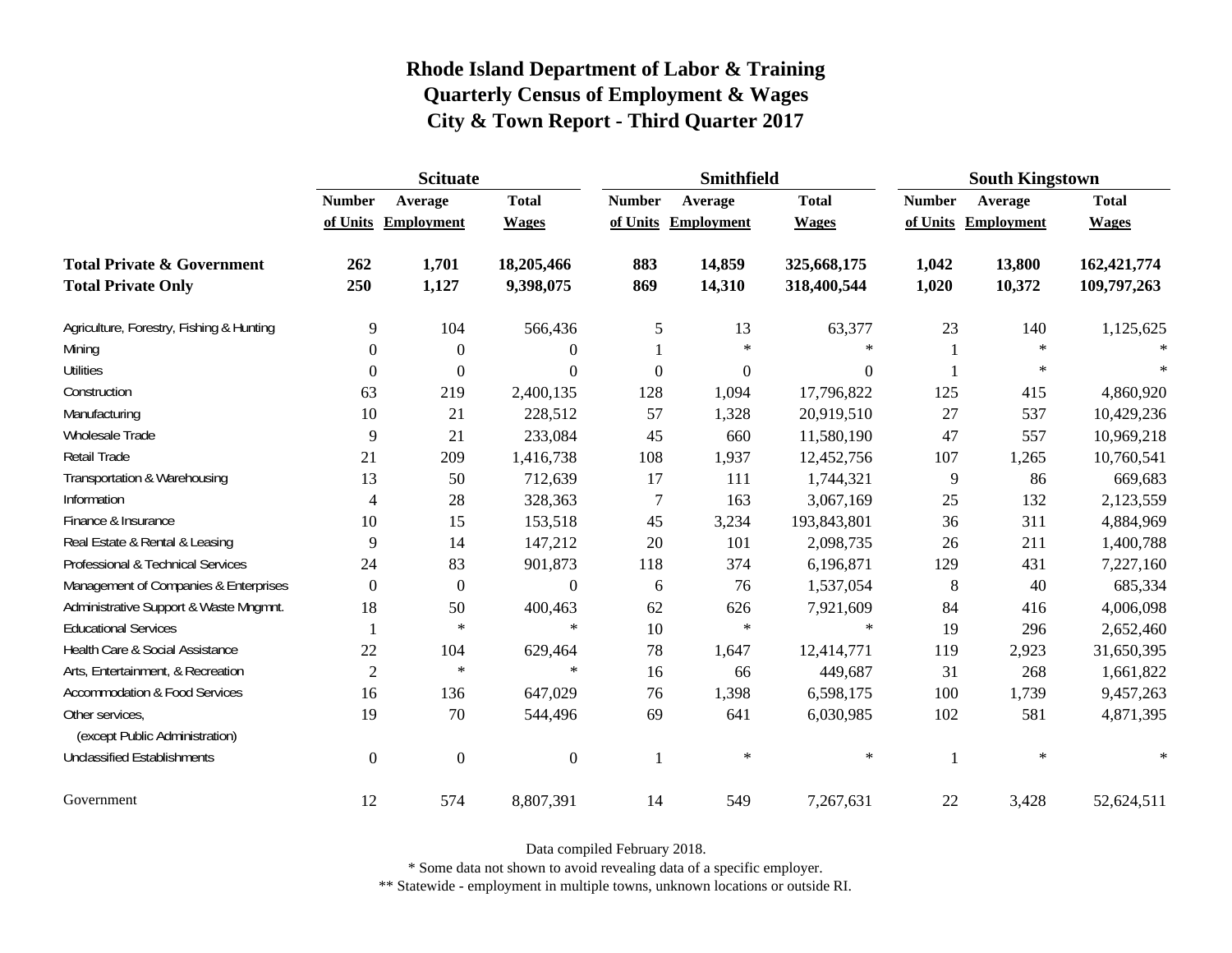|                                                   | <b>Tiverton</b>  |                     |                |                  | Warren              |                  | Warwick        |                     |              |  |
|---------------------------------------------------|------------------|---------------------|----------------|------------------|---------------------|------------------|----------------|---------------------|--------------|--|
|                                                   | <b>Number</b>    | Average             | <b>Total</b>   | <b>Number</b>    | Average             | <b>Total</b>     | <b>Number</b>  | Average             | <b>Total</b> |  |
|                                                   |                  | of Units Employment | <b>Wages</b>   |                  | of Units Employment | <b>Wages</b>     |                | of Units Employment | <b>Wages</b> |  |
| <b>Total Private &amp; Government</b>             | 387              | 2,650               | 25,772,258     | 393              | 3,867               | 34,929,017       | 3,190          | 47,942              | 549,833,780  |  |
| <b>Total Private Only</b>                         | 375              | 2,333               | 21, 157, 372   | 386              | 3,689               | 32,626,689       | 3,158          | 44,333              | 487,735,629  |  |
| Agriculture, Forestry, Fishing & Hunting          | $\overline{7}$   | 25                  | 93,664         | 1                | $\ast$              | $\ast$           | 7              | $\ast$              |              |  |
| Mining                                            | $\boldsymbol{0}$ | $\boldsymbol{0}$    | $\theta$       | $\boldsymbol{0}$ | $\boldsymbol{0}$    | $\boldsymbol{0}$ | $\Omega$       | $\Omega$            | $\theta$     |  |
| <b>Utilities</b>                                  | 3                | $\ast$              | $\ast$         | $\overline{0}$   | $\boldsymbol{0}$    | $\mathbf{0}$     | $\Omega$       | $\Omega$            | $\Omega$     |  |
| Construction                                      | 51               | 214                 | 2,520,381      | 48               | 149                 | 1,814,609        | 284            | 2,319               | 35,583,616   |  |
| Manufacturing                                     | 16               | 85                  | 560,058        | 38               | 799                 | 8,550,003        | 119            | 2,779               | 40,198,015   |  |
| Wholesale Trade                                   | 19               | 94                  | 1,184,579      | 20               | 120                 | 2,356,179        | 208            | 1,810               | 24,954,003   |  |
| Retail Trade                                      | 57               | 587                 | 5,720,565      | 42               | 312                 | 1,838,899        | 393            | 7,450               | 56,380,472   |  |
| Transportation & Warehousing                      | 10               | 40                  | 224,949        | $\overline{4}$   | 150                 | 1,068,687        | 80             | 2,178               | 23, 157, 585 |  |
| Information                                       |                  | $\ast$              | $\ast$         | $\overline{4}$   | 27                  | 325,292          | 39             | 415                 | 5,079,740    |  |
| Finance & Insurance                               | 14               | 52                  | 663,381        | 13               | 181                 | 1,961,365        | 209            | 2,719               | 48,709,700   |  |
| Real Estate & Rental & Leasing                    | 4                | 6                   | 88,844         | 8                | 30                  | 233,152          | 126            | 1,231               | 12,413,812   |  |
| Professional & Technical Services                 | 39               | 70                  | 1,293,193      | 38               | 244                 | 2,855,203        | 422            | 2,048               | 31,218,787   |  |
| Management of Companies & Enterprises             |                  | $\ast$              | $\ast$         | $\mathbf{1}$     | $\ast$              | $\ast$           | 29             | 1,562               | 27,461,519   |  |
| Administrative Support & Waste Mngmnt.            | 33               | 72                  | 1,880,399      | 26               | 164                 | 1,243,895        | 214            | 2,747               | 20,949,364   |  |
| <b>Educational Services</b>                       | 5                | 23                  | 84,763         | 6                | 70                  | 866,556          | 41             | 568                 | 5,681,219    |  |
| Health Care & Social Assistance                   | 31               | 374                 | 2,959,019      | 38               | 502                 | 4,623,180        | 397            | 8,431               | 111,403,133  |  |
| Arts, Entertainment, & Recreation                 | 5                | 39                  | 168,772        | $\tau$           | 59                  | 280,166          | 39             | 682                 | 3,526,908    |  |
| <b>Accommodation &amp; Food Services</b>          | 34               | 499                 | 2,328,399      | 45               | 662                 | 2,975,306        | 258            | 5,612               | 27,814,674   |  |
| Other services,<br>(except Public Administration) | 45               | 124                 | 722,427        | 47               | 212                 | 1,510,924        | 291            | 1,763               | 13,054,351   |  |
| <b>Unclassified Establishments</b>                | $\boldsymbol{0}$ | $\boldsymbol{0}$    | $\overline{0}$ | $\boldsymbol{0}$ | $\boldsymbol{0}$    | $\boldsymbol{0}$ | $\overline{2}$ | $\ast$              | $\ast$       |  |
| Government                                        | 12               | 317                 | 4,614,886      | $\boldsymbol{7}$ | 178                 | 2,302,328        | 32             | 3,609               | 62,098,151   |  |

Data compiled February 2018.

\* Some data not shown to avoid revealing data of a specific employer.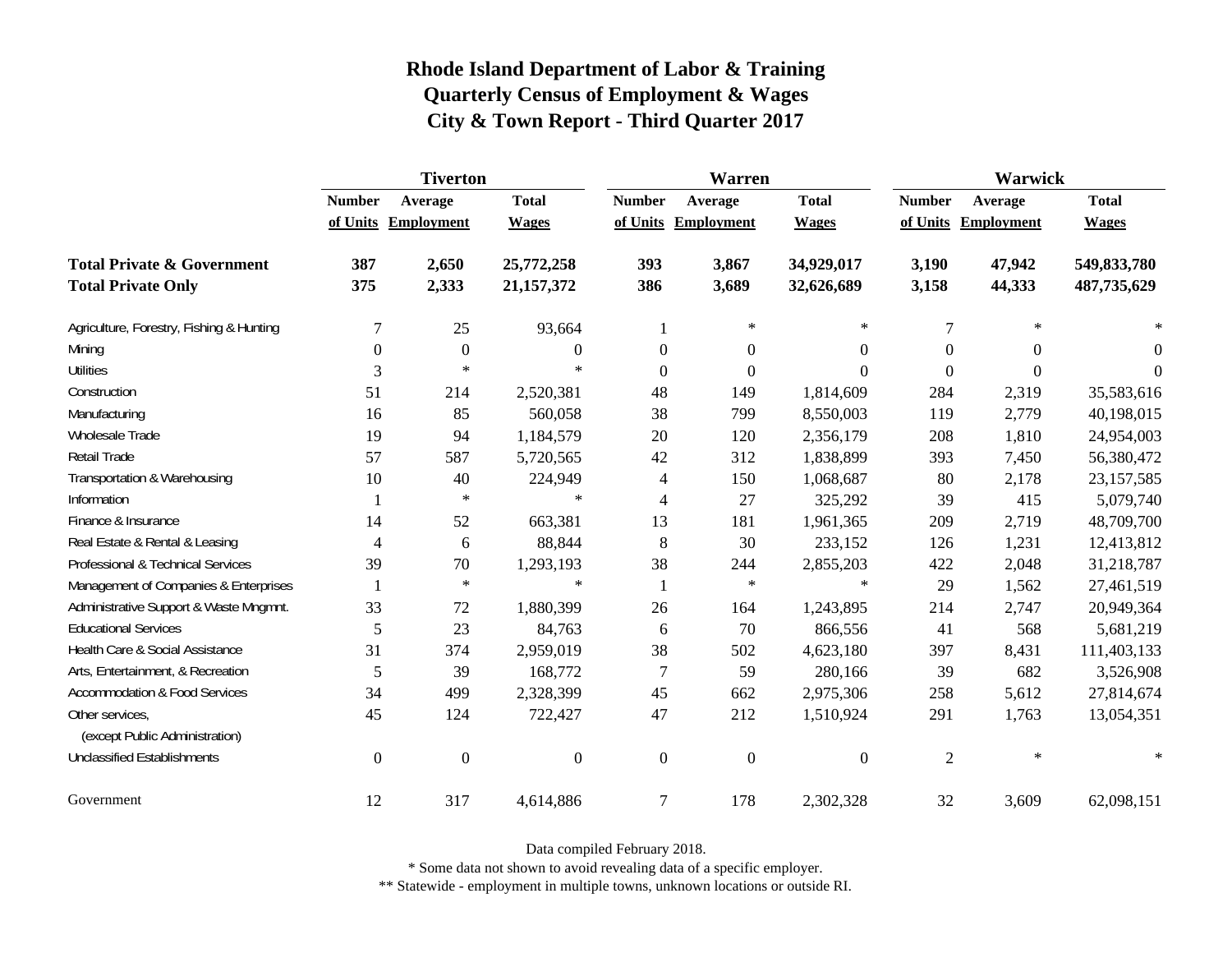|                                                   | Westerly         |                     |                  |                  | <b>West Greenwich</b> |                | <b>West Warwick</b> |                     |              |
|---------------------------------------------------|------------------|---------------------|------------------|------------------|-----------------------|----------------|---------------------|---------------------|--------------|
|                                                   | <b>Number</b>    | Average             | <b>Total</b>     | <b>Number</b>    | Average               | <b>Total</b>   | <b>Number</b>       | Average             | <b>Total</b> |
|                                                   |                  | of Units Employment | <b>Wages</b>     |                  | of Units Employment   | <b>Wages</b>   |                     | of Units Employment | <b>Wages</b> |
| <b>Total Private &amp; Government</b>             | 869              | 10,589              | 95,041,785       | 223              | 3,146                 | 49,235,015     | 585                 | 7,518               | 90,744,008   |
| <b>Total Private Only</b>                         | 851              | 9,747               | 86,177,682       | 213              | 2,837                 | 44,869,141     | 570                 | 6,740               | 79,239,448   |
| Agriculture, Forestry, Fishing & Hunting          | $\overline{2}$   | $\ast$              | $\ast$           |                  | $\ast$                | $\ast$         | $\overline{2}$      | 4                   | 8,702        |
| Mining                                            |                  | $\star$             | $\ast$           |                  | $\ast$                | $\star$        | $\boldsymbol{0}$    | $\overline{0}$      | $\Omega$     |
| <b>Utilities</b>                                  |                  | $\star$             | $\ast$           | $\boldsymbol{0}$ | $\boldsymbol{0}$      | $\theta$       | $\boldsymbol{0}$    | $\overline{0}$      | $\Omega$     |
| Construction                                      | 88               | 334                 | 4,168,763        | 35               | 105                   | 1,301,595      | 64                  | 389                 | 4,228,146    |
| Manufacturing                                     | 26               | 548                 | 6,639,697        | 9                | 851                   | 18,601,378     | 26                  | 1,245               | 17,070,320   |
| Wholesale Trade                                   | 32               | 75                  | 1,076,091        | 11               | 268                   | 4,753,945      | 27                  | 312                 | 4,158,987    |
| Retail Trade                                      | 141              | 2,157               | 15,603,402       | 16               | 115                   | 857,461        | 81                  | 928                 | 10,003,946   |
| Transportation & Warehousing                      | 10               | 66                  | 623,253          | 11               | 227                   | 2,740,258      | 13                  | 405                 | 5,205,518    |
| Information                                       | 13               | 103                 | 1,351,163        | 3                | 14                    | 736,192        | 13                  | $\ast$              |              |
| Finance & Insurance                               | 28               | 206                 | 3,156,476        | 8                | 22                    | 238,160        | 23                  | 123                 | 2,598,115    |
| Real Estate & Rental & Leasing                    | 23               | 70                  | 562,893          | 6                | 76                    | 1,366,998      | 19                  | 68                  | 467,641      |
| Professional & Technical Services                 | 74               | 272                 | 3,718,034        | 32               | 477                   | 9,536,608      | 55                  | 254                 | 3,859,733    |
| Management of Companies & Enterprises             | 5                | $\ast$              | $\ast$           | 1                | $\boldsymbol{0}$      | $\theta$       | 3                   | 147                 | 3,179,021    |
| Administrative Support & Waste Mngmnt.            | 57               | 248                 | 2,014,457        | 27               | 197                   | 1,671,373      | 42                  | 232                 | 2,132,595    |
| <b>Educational Services</b>                       | 9                | 60                  | 461,867          | 1                | $\ast$                | $\star$        | 7                   | 76                  | 312,879      |
| Health Care & Social Assistance                   | 108              | 1,757               | 17,934,596       | 17               | 116                   | 899,164        | 62                  | 889                 | 7,780,622    |
| Arts, Entertainment, & Recreation                 | 34               | 802                 | 5,164,304        | 3                | 38                    | 195,076        | 7                   | 25                  | 175,258      |
| <b>Accommodation &amp; Food Services</b>          | 117              | 2,312               | 14,536,775       | 19               | 279                   | 1,473,266      | 57                  | 685                 | 3,150,414    |
| Other services,<br>(except Public Administration) | 82               | 332                 | 2,271,099        | 12               | 22                    | 143,778        | 69                  | 291                 | 2,217,142    |
| <b>Unclassified Establishments</b>                | $\boldsymbol{0}$ | $\boldsymbol{0}$    | $\boldsymbol{0}$ | $\boldsymbol{0}$ | $\boldsymbol{0}$      | $\overline{0}$ | $\boldsymbol{0}$    | $\overline{0}$      | $\Omega$     |
| Government                                        | 18               | 842                 | 8,864,103        | 10               | 309                   | 4,365,874      | 15                  | 778                 | 11,504,560   |

Data compiled February 2018.

\* Some data not shown to avoid revealing data of a specific employer.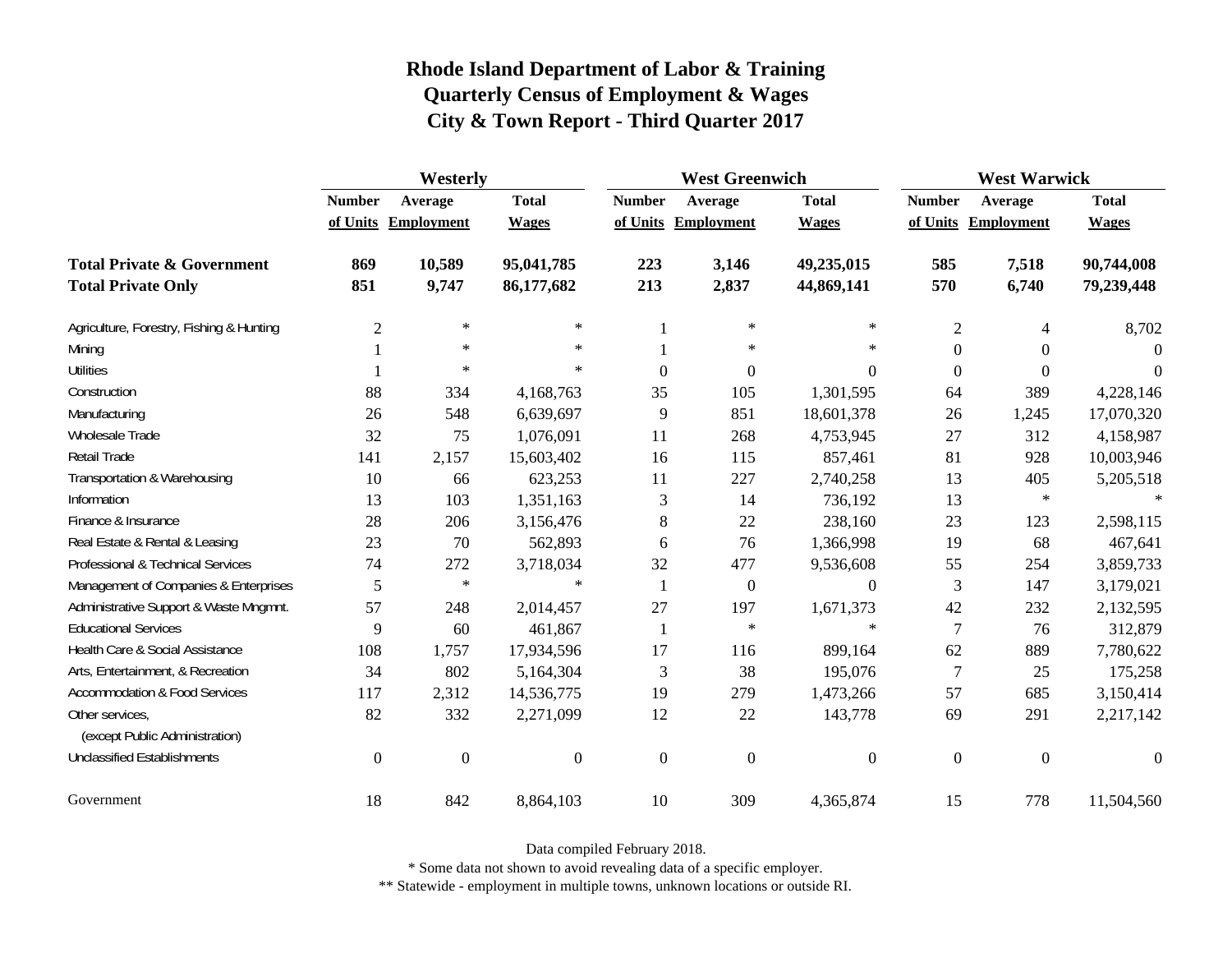|                                          |                  | Woonsocket        |                  | Statewide **  |                   |                |  |
|------------------------------------------|------------------|-------------------|------------------|---------------|-------------------|----------------|--|
|                                          | <b>Number</b>    | Average           | <b>Total</b>     | <b>Number</b> | Average           | <b>Total</b>   |  |
|                                          | of Units         | <b>Employment</b> | <b>Wages</b>     | of Units      | <b>Employment</b> | <b>Wages</b>   |  |
| <b>Total Private &amp; Government</b>    | 918              | 13,812            | 209,743,728      | 4,318         | 10,198            | 193,099,215    |  |
| <b>Total Private Only</b>                | 901              | 12,353            | 189,579,877      | 4,294         | 10,089            | 190,478,585    |  |
| Agriculture, Forestry, Fishing & Hunting | $\boldsymbol{0}$ | $\boldsymbol{0}$  | 0                | 1             | $\ast$            | $\ast$         |  |
| Mining                                   | $\boldsymbol{0}$ | $\boldsymbol{0}$  | 0                | $\Omega$      | 0                 | $\overline{0}$ |  |
| <b>Utilities</b>                         | $\overline{2}$   | $\ast$            | $\ast$           | 4             | $\ast$            | $\ast$         |  |
| Construction                             | 69               | 340               | 3,850,139        | 263           | 618               | 7,941,165      |  |
| Manufacturing                            | 53               | 953               | 11,160,959       | 58            | 78                | 1,986,828      |  |
| Wholesale Trade                          | 37               | 339               | 5,789,906        | 1,350         | 2,309             | 62,019,815     |  |
| Retail Trade                             | 117              | 1,384             | 15,476,145       | 115           | 199               | 2,784,061      |  |
| Transportation & Warehousing             | 18               | $\ast$            | $\ast$           | 50            | 131               | 1,992,285      |  |
| Information                              | 8                | 30                | 232,980          | 188           | 397               | 9,649,543      |  |
| Finance & Insurance                      | 25               | 156               | 2,198,804        | 183           | 580               | 11,545,990     |  |
| Real Estate & Rental & Leasing           | 31               | 119               | 1,712,386        | 37            | 99                | 1,790,925      |  |
| Professional & Technical Services        | 156              | 454               | 8,394,857        | 855           | 1,896             | 45,885,069     |  |
| Management of Companies & Enterprises    | 16               | $\ast$            | $\ast$           | 57            | 198               | 3,374,835      |  |
| Administrative Support & Waste Mngmnt.   | 56               | 431               | 4,676,534        | 525           | 2,561             | 27,891,843     |  |
| <b>Educational Services</b>              | 11               | 289               | 2,317,016        | 88            | 179               | 1,830,428      |  |
| Health Care & Social Assistance          | 125              | 3,485             | 34,546,776       | 104           | 274               | 4,405,130      |  |
| Arts, Entertainment, & Recreation        | $\overline{7}$   | 120               | 624,666          | 26            | 37                | 500,793        |  |
| <b>Accommodation &amp; Food Services</b> | 85               | 930               | 3,936,271        | 42            | 225               | 1,751,422      |  |
| Other services,                          | 85               | 271               | 1,852,724        | 116           | 142               | 2,355,344      |  |
| (except Public Administration)           |                  |                   |                  |               |                   |                |  |
| <b>Unclassified Establishments</b>       | $\boldsymbol{0}$ | $\boldsymbol{0}$  | $\boldsymbol{0}$ | 232           | 152               | 2,629,405      |  |
| Government                               | 17               | 1,459             | 20,163,851       | 24            | 109               | 2,620,630      |  |

Data compiled February 2018.

\* Some data not shown to avoid revealing data of a specific employer.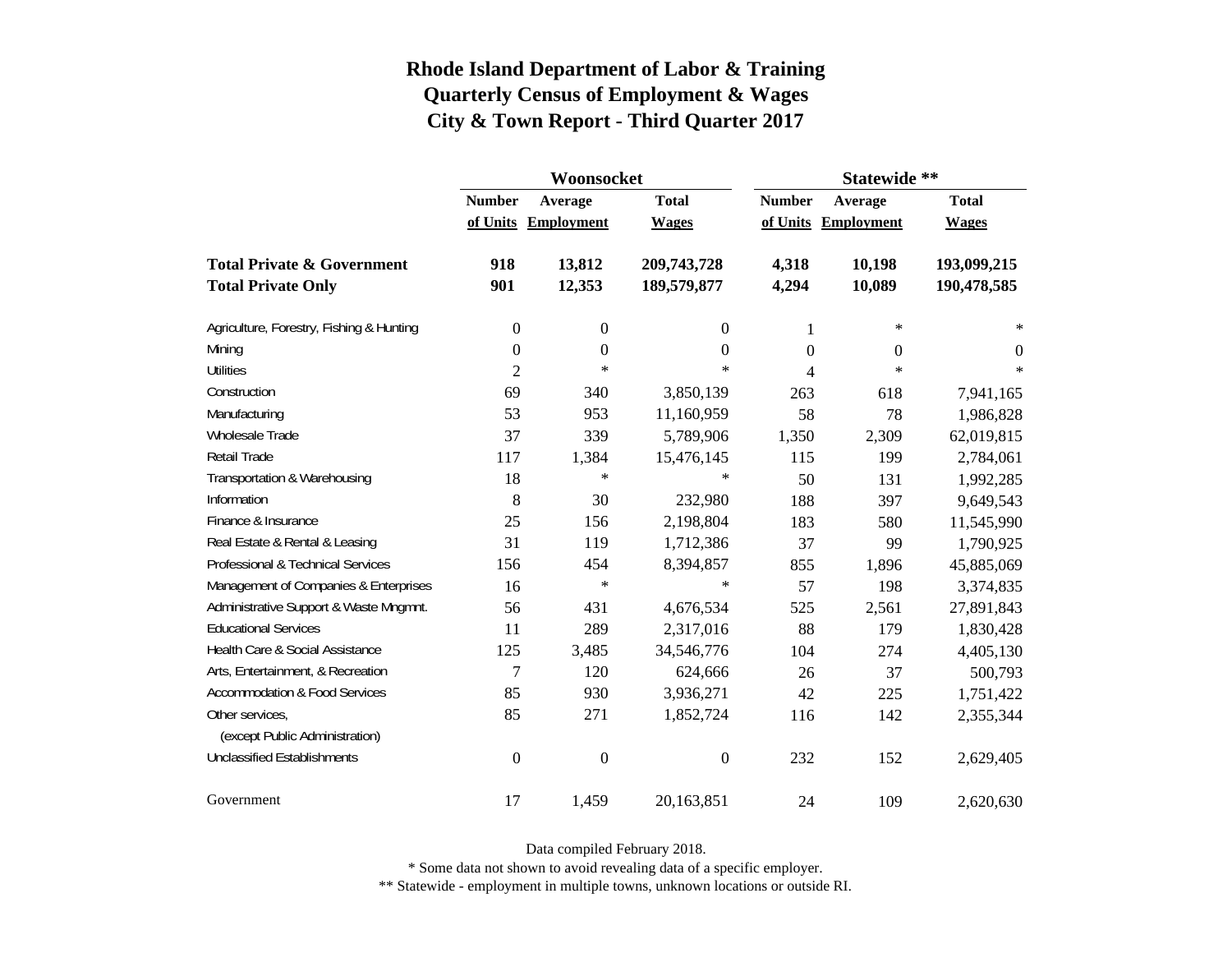|                                                   | <b>Bristol County</b> |                     |                  |                | <b>Kent County</b>  |              | <b>Newport County</b> |                     |              |
|---------------------------------------------------|-----------------------|---------------------|------------------|----------------|---------------------|--------------|-----------------------|---------------------|--------------|
|                                                   | <b>Number</b>         | Average             | <b>Total</b>     | <b>Number</b>  | Average             | <b>Total</b> | <b>Number</b>         | Average             | <b>Total</b> |
|                                                   |                       | of Units Employment | <b>Wages</b>     |                | of Units Employment | <b>Wages</b> |                       | of Units Employment | <b>Wages</b> |
| <b>Total Private &amp; Government</b>             | 1,529                 | 13,518              | 135,833,838      | 5,523          | 74,828              | 856,995,615  | 3,357                 | 42,356              | 524,333,429  |
| <b>Total Private Only</b>                         | 1,494                 | 11,865              | 116,815,472      | 5,433          | 68,239              | 755,020,401  | 3,260                 | 34,979              | 365,589,203  |
| Agriculture, Forestry, Fishing & Hunting          |                       | $\ast$              | $\ast$           | 14             | 48                  | 313,136      | 42                    | 295                 | 1,923,590    |
| Mining                                            | $\boldsymbol{0}$      | $\boldsymbol{0}$    | $\theta$         |                | $\ast$              | $\ast$       |                       | $\ast$              | $\ast$       |
| <b>Utilities</b>                                  |                       | $\ast$              | $\ast$           |                | $\star$             | $\star$      | 5                     | 50                  | 1,293,242    |
| Construction                                      | 193                   | 681                 | 8,566,801        | 549            | 3,454               | 48,462,872   | 327                   | 1,558               | 19,149,870   |
| Manufacturing                                     | 99                    | 1,597               | 18,723,328       | 207            | 5,716               | 89,382,834   | 80                    | 2,219               | 43,801,074   |
| Wholesale Trade                                   | 93                    | 339                 | 6,555,619        | 330            | 3,116               | 47,740,346   | 133                   | 550                 | 8,859,033    |
| <b>Retail Trade</b>                               | 138                   | 1,132               | 7,821,310        | 584            | 9,642               | 79,615,284   | 425                   | 4,383               | 34,606,407   |
| Transportation & Warehousing                      | 10                    | 155                 | 1,151,009        | 198            | 4,551               | 43,670,039   | 73                    | 525                 | 4,450,012    |
| Information                                       | 30                    | 99                  | 1,717,444        | 82             | 1,251               | 20,653,047   | 61                    | 414                 | 6,193,811    |
| Finance & Insurance                               | 61                    | 491                 | 6,163,675        | 305            | 3,225               | 58,007,594   | 118                   | 1,105               | 21,693,116   |
| Real Estate & Rental & Leasing                    | 39                    | 139                 | 1,363,463        | 205            | 1,513               | 15,760,884   | 117                   | 694                 | 7,108,615    |
| Professional & Technical Services                 | 170                   | 483                 | 7,421,276        | 683            | 3,609               | 59,213,334   | 448                   | 3,397               | 58,592,255   |
| Management of Companies & Enterprises             | 11                    | 79                  | 904,843          | 94             | 2,247               | 39,444,160   | 26                    | 475                 | 6,454,885    |
| Administrative Support & Waste Mngmnt.            | 91                    | 517                 | 4,233,449        | 333            | 3,483               | 27,769,912   | 264                   | 1,151               | 11,289,030   |
| <b>Educational Services</b>                       | 37                    | 1,337               | 19,954,016       | 125            | 1,771               | 18,441,844   | 58                    | 1,134               | 13,187,066   |
| Health Care & Social Assistance                   | 161                   | 1,788               | 15,440,806       | 618            | 11,266              | 136,883,328  | 248                   | 4,177               | 40,454,193   |
| Arts, Entertainment, & Recreation                 | 38                    | 537                 | 3,746,401        | 131            | 2,106               | 15,166,441   | 94                    | 2,036               | 13,813,333   |
| <b>Accommodation &amp; Food Services</b>          | 126                   | 1,727               | 8,315,605        | 413            | 8,180               | 40,088,746   | 373                   | 8,716               | 56,008,874   |
| Other services,<br>(except Public Administration) | 195                   | 760                 | 4,684,464        | 512            | 3,293               | 21,473,468   | 365                   | 2,094               | 16,667,112   |
| <b>Unclassified Establishments</b>                | $\boldsymbol{0}$      | $\boldsymbol{0}$    | $\boldsymbol{0}$ | $\mathfrak{2}$ | $\ast$              | $\ast$       | $\sqrt{2}$            | $\ast$              | $\ast$       |
| Government                                        | 35                    | 1,651               | 19,018,366       | 90             | 7,629               | 101,975,214  | 97                    | 7,378               | 158,744,226  |

Data compiled February 2018.

\* Some data not shown to avoid revealing data of a specific employer.